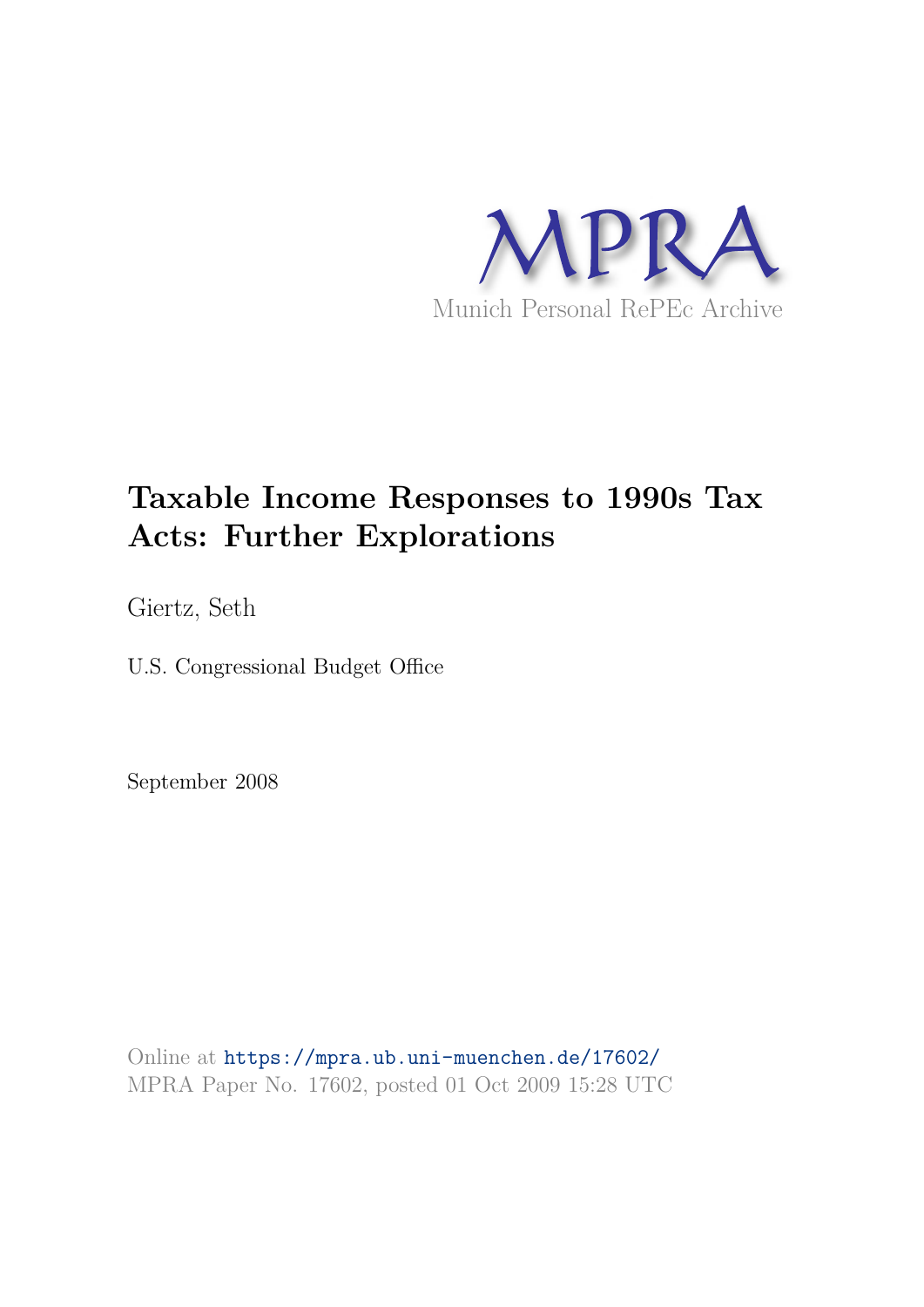**Working Paper Series Congressional Budget Office Washington, D.C.**

# **Taxable Income Responses to 1990s Tax Acts: Further Explorations**

Seth H. Giertz Tax Analysis Division Congressional Budget Office Washington, D.C.

Seth.Giertz@cbo.gov

September 2008 CBO Working Paper 2008-08

Congressional Budget Office working papers in this series are preliminary and are circulated to stimulate discussion and critical comment. These papers are not subject to the Congressional Budget Office's formal review and editing processes. The analysis and conclusions expressed in them are those of the authors and should not be interpreted as those of the Congressional Budget Office. References in publications should be cleared with the authors. Papers in this series can be obtained at **www.cbo.gov.** Select "publications" and then "working papers."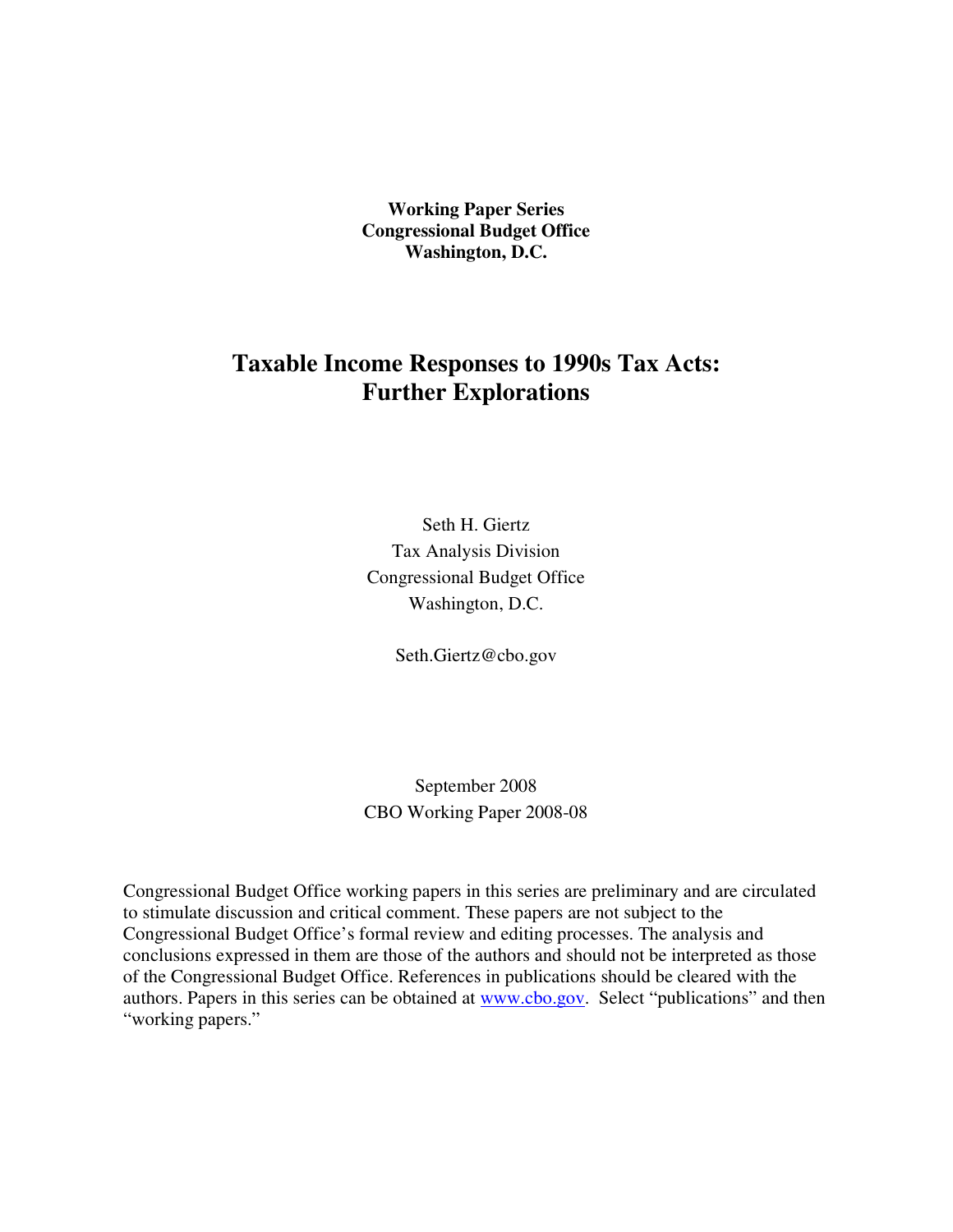# **The Elasticity of Taxable Income during the 1990s: Further Explorations**

# **Abstract**

This paper presents applications of variants of a differencing methodology to Internal Revenue Service tax records in order to estimate taxable income elasticities for the 1990s. Estimates are systematically examined by applying a number of sensitivity tests. Estimates are produced after altering the: (1) time interval over which observational-level behavior is measured; (2) income restrictions on the sample; (3) choice of control variables; and (4) weighting scheme used in the regressions. In general, estimates are quite sensitive to a number of different factors. In contrast to some of the literature, estimates are larger when behavior is measured over 3-year intervals as opposed to over 1-year intervals, suggesting small transitory responses to tax changes but larger longer-term responses. When including the richest set of income controls, income-weighted short-term elasticity estimates (based on 1-year differencing) range from 0 to 0.19. Similarly estimated longer-term elasticities (where data are differenced over 3-year intervals) are about 0.32. When adding adjacent year tax rates to the model, short-term elasticity estimates range from 0.30 to 0.43 and longer-term estimates from 0.97 to 1.37. In most cases, estimates from an end-year approach (which includes only 2 years of data, one well before the tax change and one well after) are not statistically different from 0. However, even for the approaches that produce statistically significant results, estimates are sensitive to an array of factors and plausible sensitivity checks often result in estimates that differ greatly. A major conclusion is that isolating the true taxable income responses to tax changes is inherently complex and little confidence should be placed on any single estimate.

JEL Codes: H2, H21, H31, and J22

The author thanks David Weiner, Ed Harris, Bob Dennis, Doug Hamilton, Tom Woodward, and Emmanuel Saez for comments and for assistance with the construction of the data.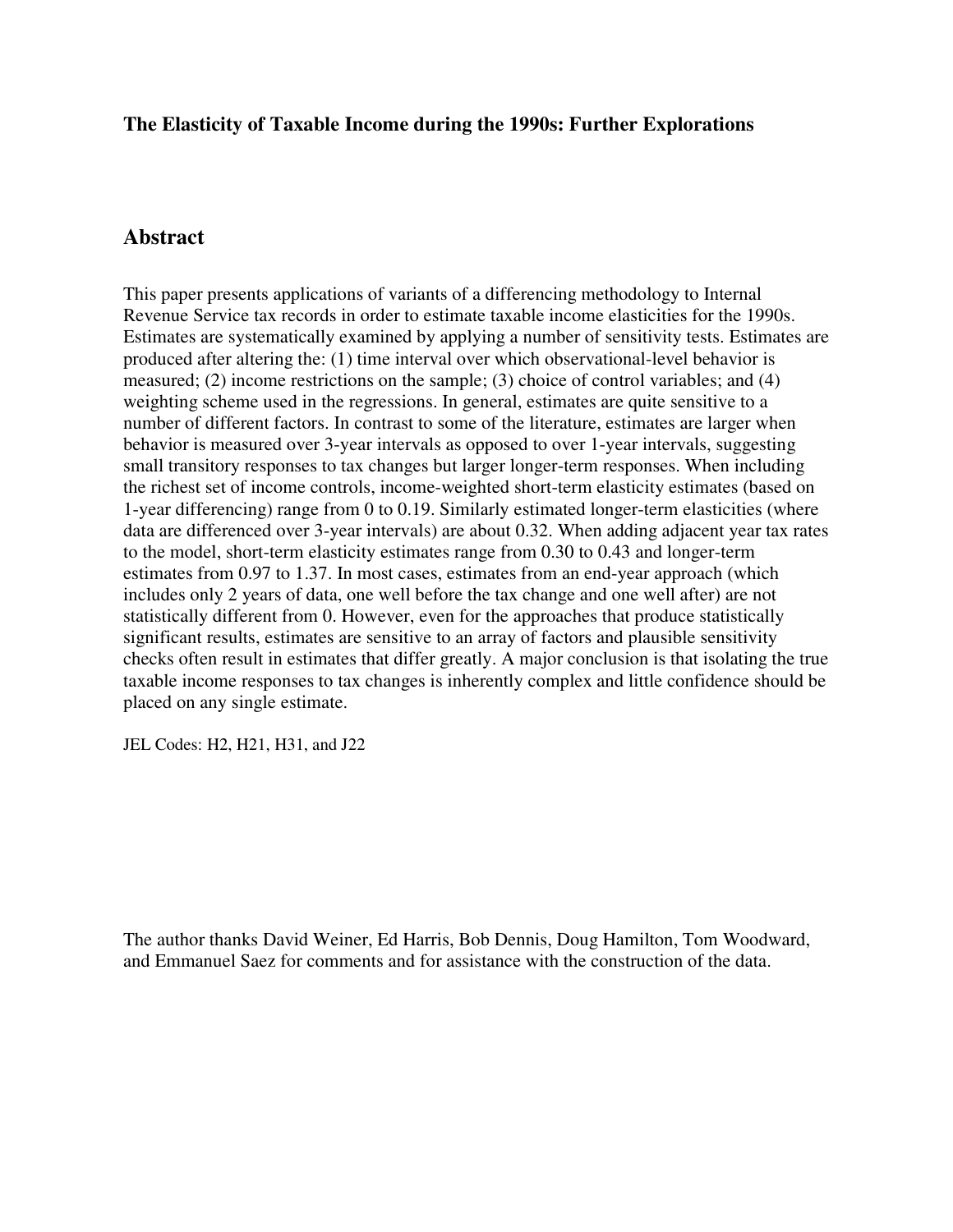# **I. Introduction**

This paper is the third in a series describing estimates of the elasticity of taxable income with a focus on the sensitivity of these estimates to an array of factors (see Giertz 2006 and 2008). The paper revisits the 1990s tax increases using panels constructed from Internal Revenue Service tax return data for 1988–95 from the Statistics of Income (SOI). These data heavily oversample high-income filers, who, research suggests, play a critical role in determining overall responses to changes in tax rates (Navratil 1995; Moffitt and Wilhelm 2000; Gruber and Saez 2002; and Saez 2004).

This paper makes several contributions to the recent literature. It offers estimates of new elasticities for the 1990s. These estimates are systematically examined by applying a wide array of sensitivity tests. The estimates are produced using different regression weights (i.e., unweighted versus income-weighted) and alternative sample income restrictions. Furthermore, in order to examine the effect of income controls on estimates, six different specifications are run using different intervals (1-, 3-, and 6-year differences) for the measurement of (observationlevel) behavior.

In general, income-weighted estimates are larger when behavior is measured over 3-year rather than 1-year intervals. This is in contrast to some of the literature, which has found large transitory responses to tax changes but smaller longer-term responses. With the richest set of income controls, but with no allowance for adjacent-year income shifting, income-weighted ETI estimates based on 1-year differencing range from 0 to 0.19. Similarly estimated elasticities over 3-year intervals are about 0.32 (and not sensitive to income cutoffs). The inclusion of adjacentyear tax rates (to control for income shifting between years adjacent to each base and subsequent year) results in much larger estimates, ranging from 0.30 to 0.43 for 1-year differences and from

3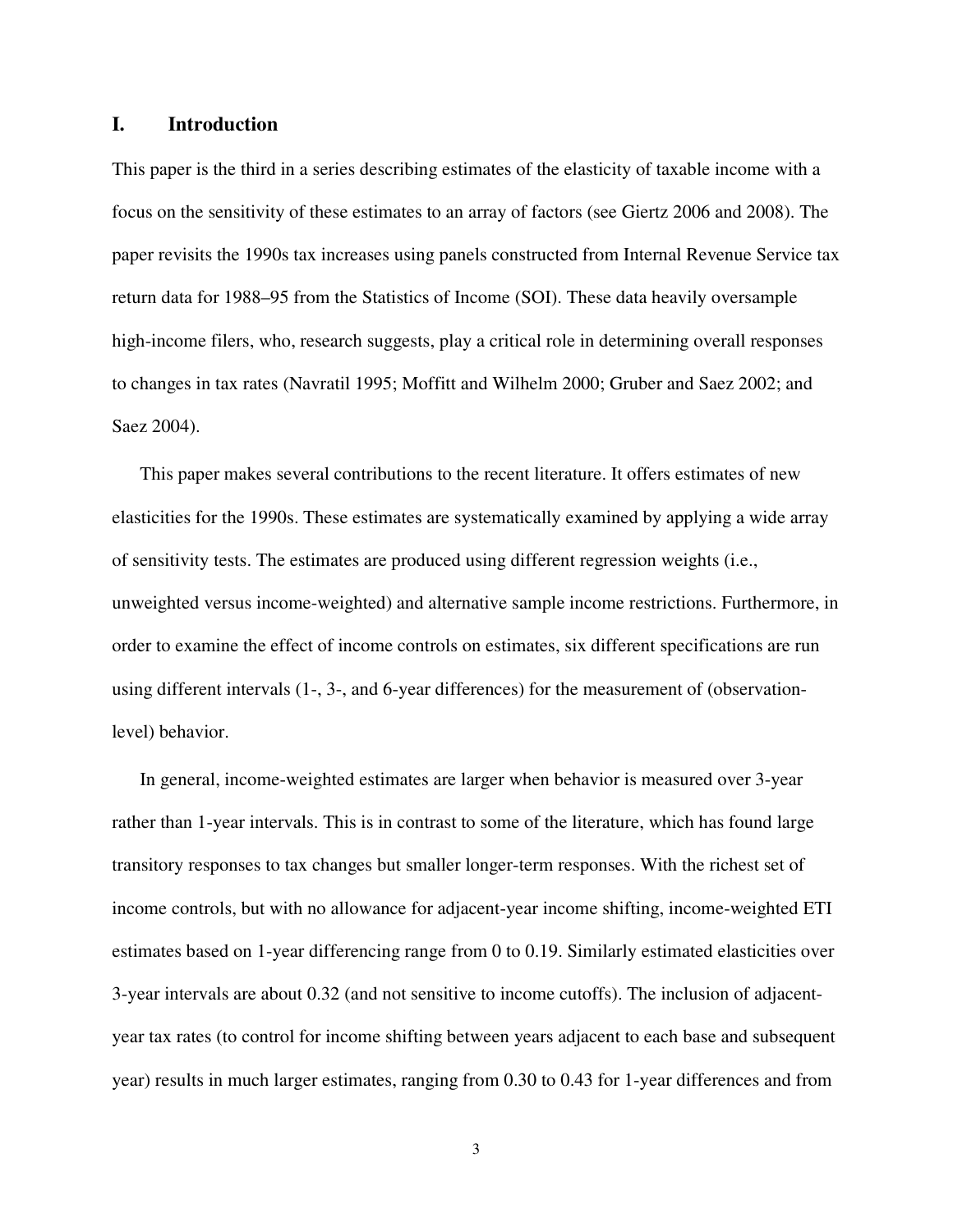0.97 to 1.37 for 3-year differences. However, among the four specifications that include separate controls for mean reversion and income divergence, estimates range from 0.41 to 1.37. And using the specification preferred by Gruber and Saez yields an estimated elasticity of 0.3 (compared to their estimate of 0.4 for the 1980s). In most cases, estimates from the end-year approach are not statistically different from 0 for the 1990s, in contrast to estimates for the 1980s, where the same approach yields estimates ranging from 0.39 to 0.67.

While this paper provides insight into what methods may be more effective in accurately identifying responses to changes in tax rates, the findings more broadly highlight the inherent complexities in separating these responses from the myriad of other factors that influence income. Incorporating more sophisticated controls for mean reversion and income divergence may improve estimates, but reasonable a priori specification decisions can lead to a wide array of estimates and thus little confidence should be placed on any single estimate.

# **II. The Omnibus Budget and Reconciliation Acts of 1990 and 1993**

The two major tax changes examined in this paper are the Omnibus Budget and Reconciliation Acts (OBRA) of 1990 and 1993. Both tax changes generally raised income tax rates on higher income filers and left them unchanged for those in the lower brackets.

OBRA 90 raised both the marginal tax rate on top incomes (from 28 to 31 percent) and the cap on wages subject to Social Security's hospital insurance tax, which funds Medicare and amounts to 2.9 percent when including both the employee and employer share (from \$53,400 to \$125,000). Although OBRA 90 represented a major tax increase, it lowered marginal tax rates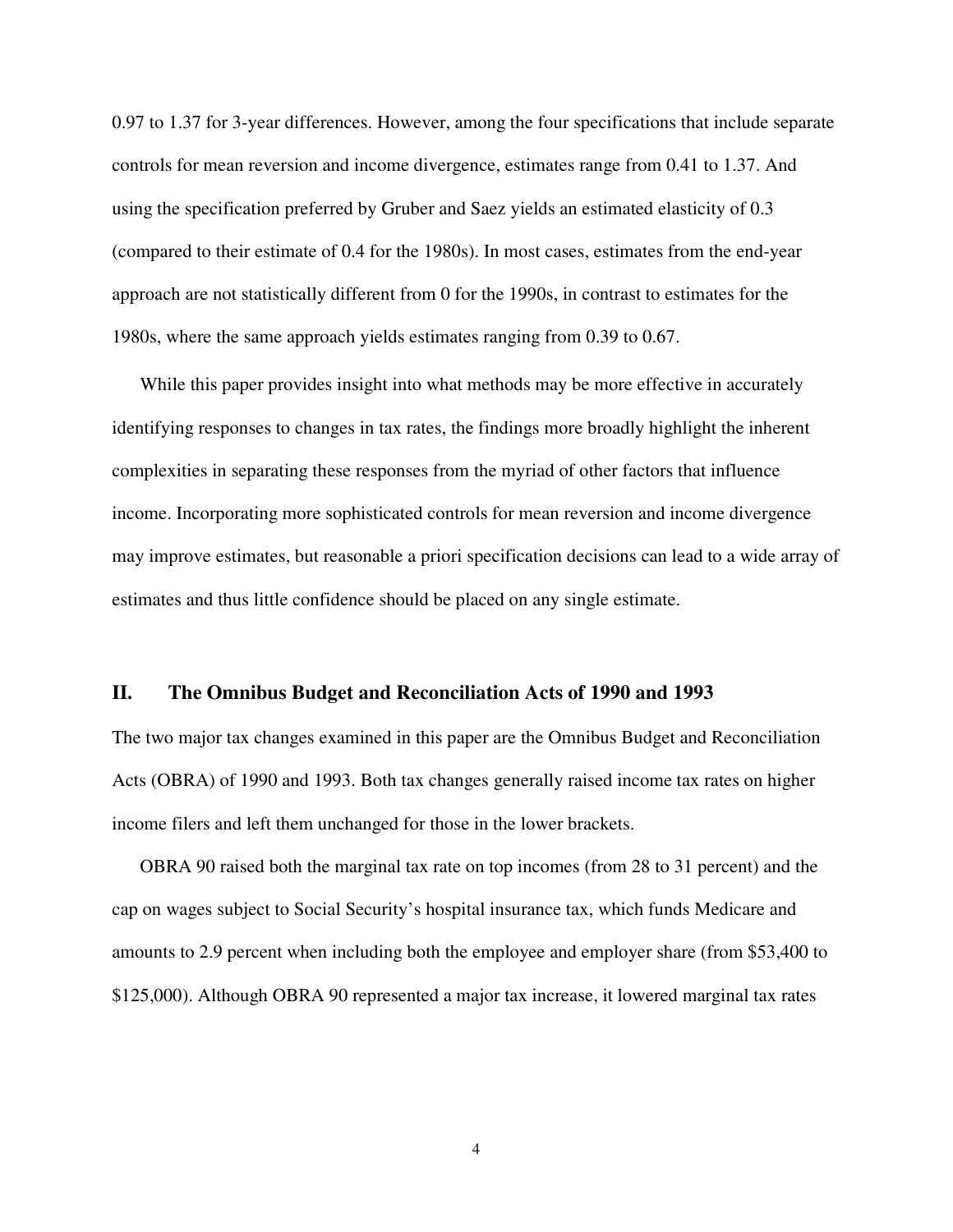for filers in the so-called "bubble bracket" (prior to OBRA 90), who generally saw their marginal income tax rate decline from 33 to 31 percent.<sup>1</sup>

OBRA 93 created two new high-income tax brackets, at rates of 36 and 39.6 percent, and lifted the cap on wages and salaries subject to the Social Security hospital insurance cap. The new tax brackets were retroactive and applied for 1993; the removal of the hospital insurance cap took effect in 1994. The bill's key provisions did not directly affect those in the lower tax brackets.

# **III. Data and Methods**

Data on individual tax returns for 1984, 1985, and 1988–95 are from the Statistics of Income (SOI), a large sample of tax returns compiled by the Internal Revenue Service that includes all information reported on filers' tax returns as well as additional demographic information.

## **Constructing Three Samples**

The analysis relies on three samples constructed from the SOI so as to conform to the three key methodological variants. The main distinction between these variants is the time interval over which individual-level behavior is examined (i.e., over 1-, 3-, or 6-year intervals). The approach is presented in detail later in this section.

Table 1 presents summary statistics for the three samples, which include only filers with taxable income greater than \$10,000 whose filing status did not change over the sample period. The sample for the year-to-year analysis comprises 99,421 paired observations (14,203 filers) and spans years 1989 to 1995. Mean taxable income (in 1992 dollars and adjusted by sampling

<sup>&</sup>lt;sup>1</sup> Before OBRA 90, those with incomes beyond the 33 percent bracket faced marginal tax rates of 28 percent. These filers were moved to the 31 percent bracket after OBRA 90.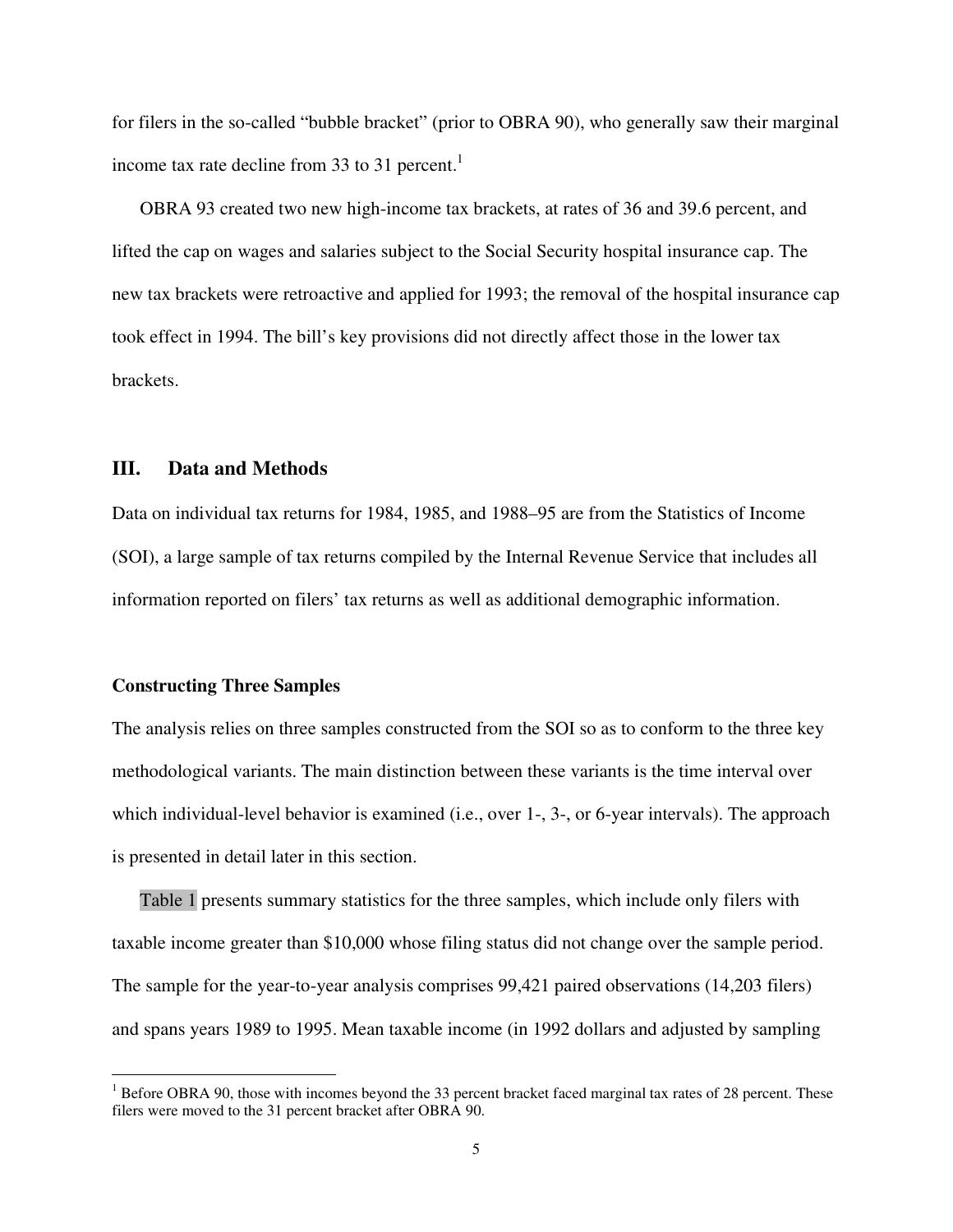weights) is \$36,656 and mean gross income is \$51,827. The sample is restricted to filers present in every year from 1989 to 1995,<sup>2</sup> but this restriction should not be particularly important as observations in the regression analysis are weighted by the inverse of their probability of appearing in the sample.

The other two samples are very similar to each other in their construction. The sample used to measure responses over 3-year intervals includes base years (i.e., the first year of each observation) 1989 to 1992, paired with subsequent years 1992 to 1995 (i.e., the second year of each paired observation). The sample comparing end years examines responses between just 1989 and 1995. Both require that the filer be present only in the base and subsequent year, not every year from 1989 to 1995. The sample used to measure responses over 3-year intervals comprises 157,083 paired observations. Mean taxable income is \$34,877 and gross income \$55,749 (in 1992 dollars and adjusted by sampling weights). The sample for examining behavior between end years has 31,142 paired observations, with a mean taxable income of \$41,360 and gross income of \$60,047 (in 1992 dollars and adjusted by sampling weights). For comparison, data for 37,673 filers<sup>3</sup> in 1985–89 are used to estimate elasticities of taxable income (ETIs) for the Tax Reform Act of 1986 (TRA 86).

#### **Econometric Approach**

The methodology focuses on individual-level changes in income (i.e., first differences) measured over 1-, 3-, and 6-year intervals. The following equation is estimated via two-stage least squares:

 $2$  Filers in each sample must also be present in 1988 because data from this year are used in constructing the independent variables.

 $3$  Auten and Carroll (1999 also employ a variation of this approach using similar data for 1985 and 1989. Their control variables and income restrictions are not the same, however.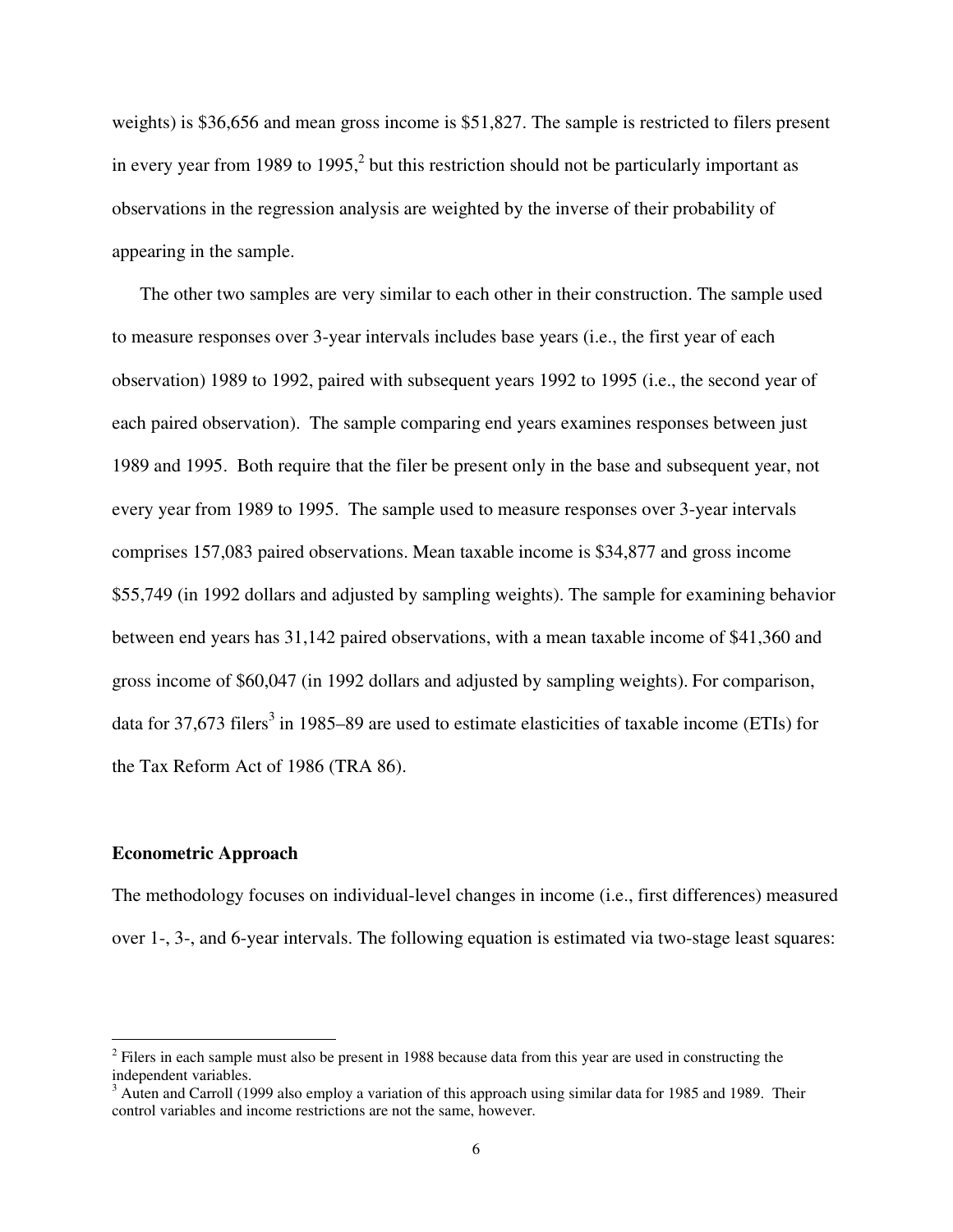$$
\ln\left(\frac{income_{t^s}}{income_t}\right) = \alpha + \xi \cdot \ln\left(\frac{1 - \tau_{t^s}}{1 - \tau_t}\right) + year \cdot \beta_1 + f(income_t, income_{t-1}) \cdot \beta_2 + X \cdot \gamma + \varepsilon \cdot \zeta^4 \tag{1}
$$

The dependent variable is the log of income in a subsequent year  $(income_{i})$  divided by income in the base year (*incomet*), where the subsequent year is 1, 3, or 6 years after the base. The key independent variable equals the log of the net-of-tax rate (NTR) in the same subsequent  $\text{year}(1 - \tau_{t^s})$  divided by the NTR in the base year  $(1 - \tau_t)$ .<sup>5</sup> To avoid endogeneity between the tax rate and income, an instrument is included for the actual log change in the NTR. The coefficient on that variable, ξ, represents the ETI. In addition the analyses include year fixed-effects plus demographic information (*X*), including age, gender, and marital and itemization status. Functions of income in the base year and the year prior (*f*(*income<sup>t</sup> , incomet*−*1*)) are included in order to control for two of the most vexing obstacles to identification, mean reversion and nontax-related divergence in the income distribution.

Finally, in examinations of year-to-year responses, the explanatory variables include both a 1-year lag and a 1-year lead in the log change in the NTR, in addition to the log change itself. The lag is intended to account for income shifting resulting from a change in tax rates in the previous year; such shifting could affect base-year income and, if not accounted for, could bias elasticities estimates associated with the change in the NTR from the base to subsequent year.<sup>6</sup> Analogously, the lead is intended to account for income shifting between the later year of each paired observation and the year after (recall that in the 1990s, marginal tax rates increased for some taxpayers in both 1993 and 1994).

<sup>&</sup>lt;sup>4</sup> For simplicity, the equation omits subscripts denoting the individual.

 $<sup>5</sup>$  In addition, Gruber and Saez (2002) include a variable to separate the income effect from the substitution effect.</sup> They conclude that the income effect is not important and thus exclude it from most of their analysis.

<sup>&</sup>lt;sup>6</sup> This issue should not be a problem with the end-year approach because the two years chosen are either well before or well after the tax changes. It could however be an issue when examining 3-year differences.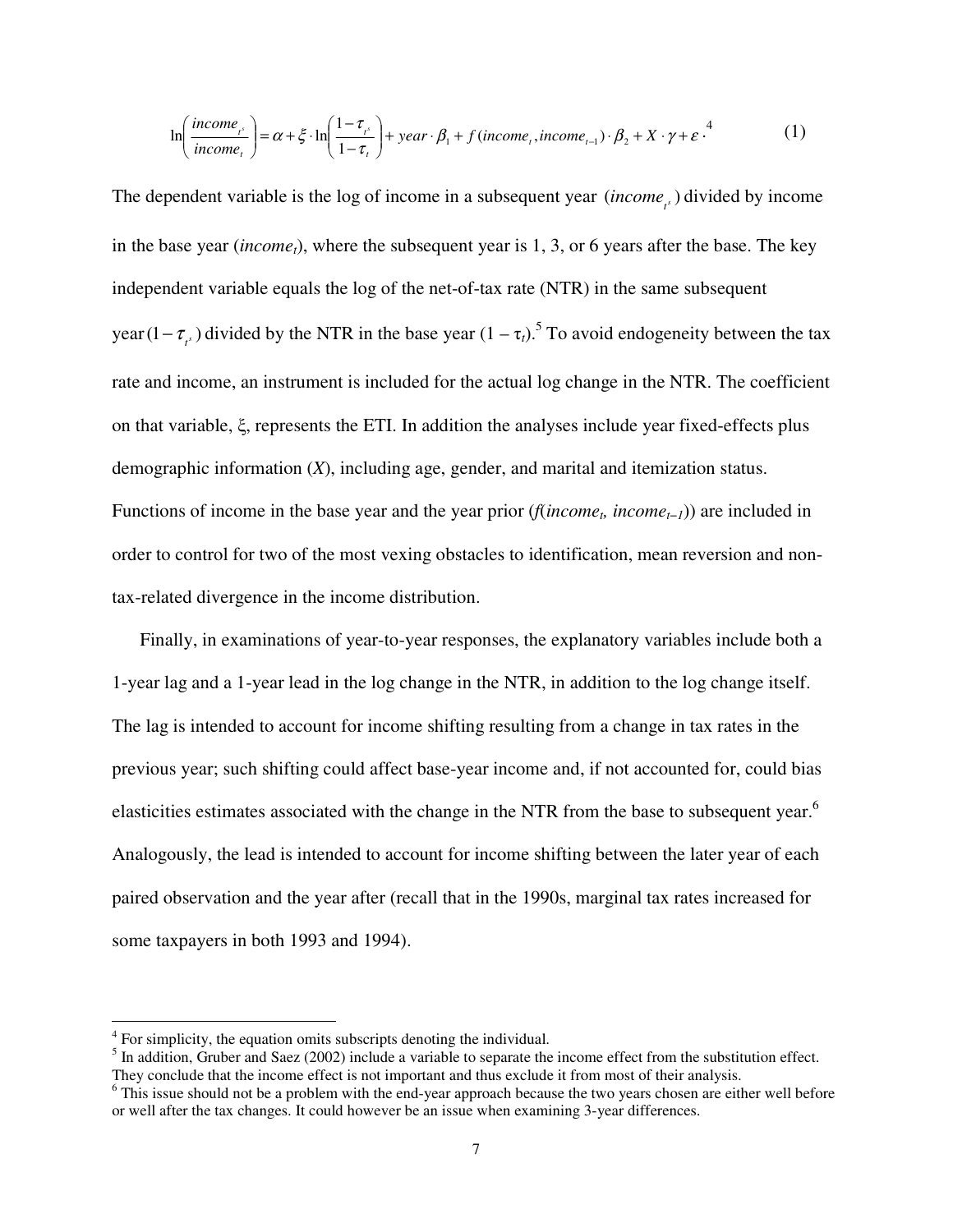The lag is potentially important if the NTR falls from the year prior to the base, as individuals may shift income from the base year to the preceding year, making base-year income smaller than otherwise. If rates also change from the base to the subsequent year, this shifting could overstate the tax response.<sup>7</sup>

Likewise, the leading rate is potentially important if the NTR falls between the year subsequent to the base and the following year, inducing individuals to shift income from the year following the subsequent year to the subsequent year, making income in the subsequent year larger than otherwise. Additionally, if rates do not change between the base and subsequent year, exclusion of the leading and lagged rate changes could bias the counterfactual income trend, which could in turn bias ETI estimates.

Two different income measures are examined. The first measure is gross income, where

gross income = total income  $-$  adjustments<sup>8</sup>  $-$  capital gains  $-$  supplemental (Schedule E) income or loss + dividends excluded from AGI + unemployment compensation not included in AGI + Keogh and traditional IRA contributions + forfeited interest penalties + alimony paid.

The second income measure is taxable income, which equals gross income less exemptions and the greater of the standard or itemized deductions. As with most of the studies in this literature, capital gains are excluded from the analysis because they are observed only when they are realized, not when they accrue. Social Security benefits are excluded because they are not fully observed in all years.

<sup>&</sup>lt;sup>7</sup> Here and in the following paragraph income shifting is discussed with respect to a falling NTR. The analysis is the same for an increasing NTR, except that income would be moving (i.e., shifting) in the opposite direction.

 $8$  Adjustments (e.g., certain education expenses, student loan interest, and contributions to traditional IRAs) are subtracted from total income to calculate AGI.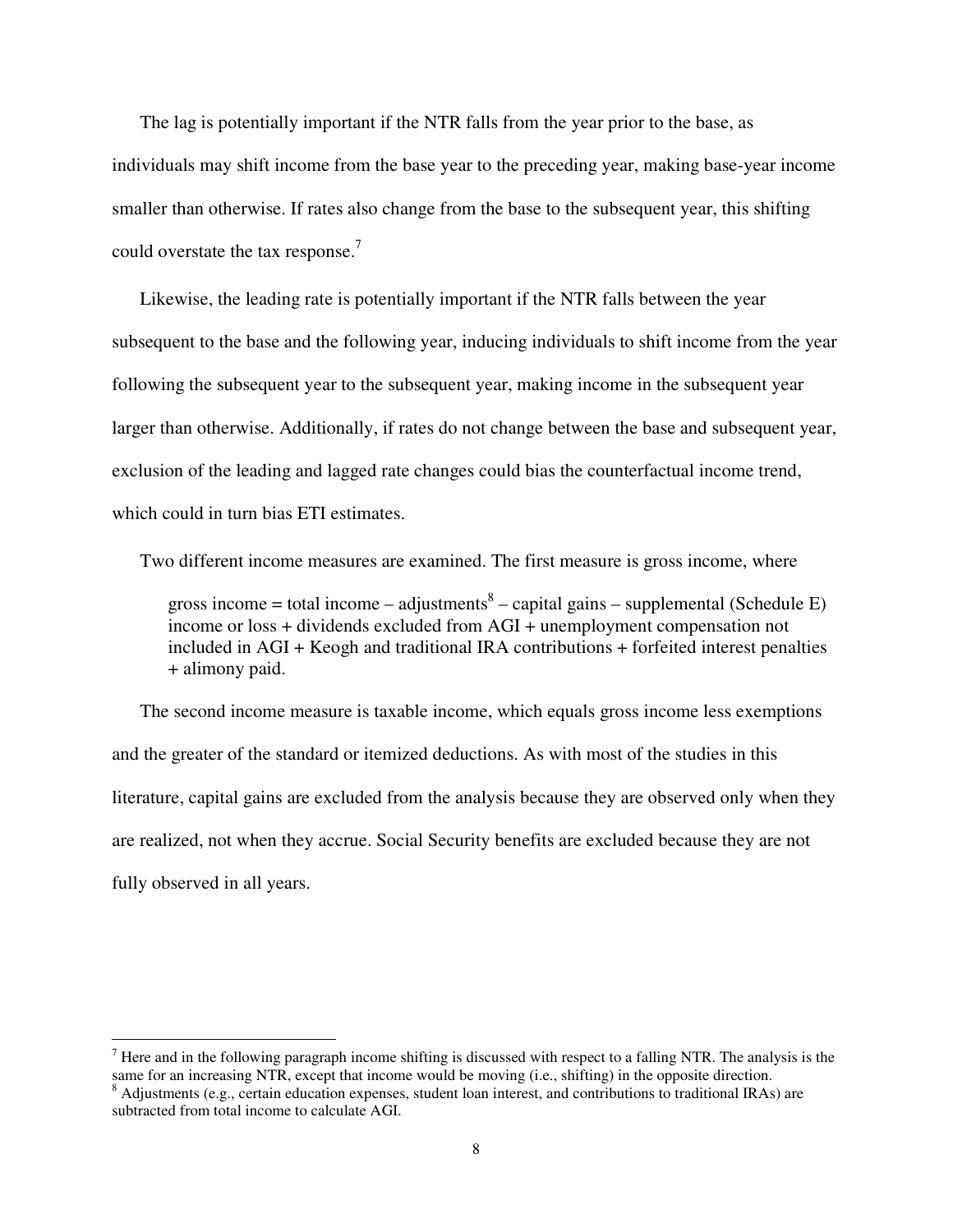Income measures are defined according to 1990 law and adjusted by growth in gross income, with 1992 as the point of reference.<sup>9</sup> Over time, both tax rates and the definition of taxable income itself change—for example, deductions and exemptions permitted in some years are not allowed in others; the definition of income can affect responses to changes in tax rates (Slemrod and Kopczuk 2002). Additionally, Heim (2007) shows that changes to allowable exclusions and deductions can bias estimates, even when using a constant law definition of taxable income, unless the cross-price elasticities between activities whose tax status has changed and those for which it has not are zero or are known and taken into account.

The interval over which behavior is measured could have implications for the size of responses. The year-to-year analysis is likely to capture transitory behavior, in addition to the beginnings of a longer-term shift in behavior. Some analysts have found very large short-term responses.<sup>10</sup> Examining behavior over 3-year intervals is intended to capture longer-term (or permanent) responses. In practice, however, shifting as a result of tax rate changes in years adjacent to the years used in differencing could bias this estimate. The end-year approach is intended to focus exclusively on permanent responses, avoiding potential biases resulting from shifting between years adjacent to the two years used in creating each paired observation. That is, the years used for the end-year analysis are chosen so that they are more than a year prior to the tax change takes effect and more than a year after it is fully phased in. However, the use of end years excludes some potentially valuable sources of variation. For example, data on income changes for other pairs of years (in which tax rates did not change) may be helpful in

<sup>&</sup>lt;sup>9</sup> The adjustment for gross-income growth is analogous to adjustments that transform nominal dollars into real dollars. Thus, for this paper, each individual's reported income is multiplied by the ratio of average gross income in 1990 over the average gross income in the year of the observation.

<sup>&</sup>lt;sup>10</sup> With respect to the 1990s, see Sammartino and Weiner (1997) and Goolsbee (2000).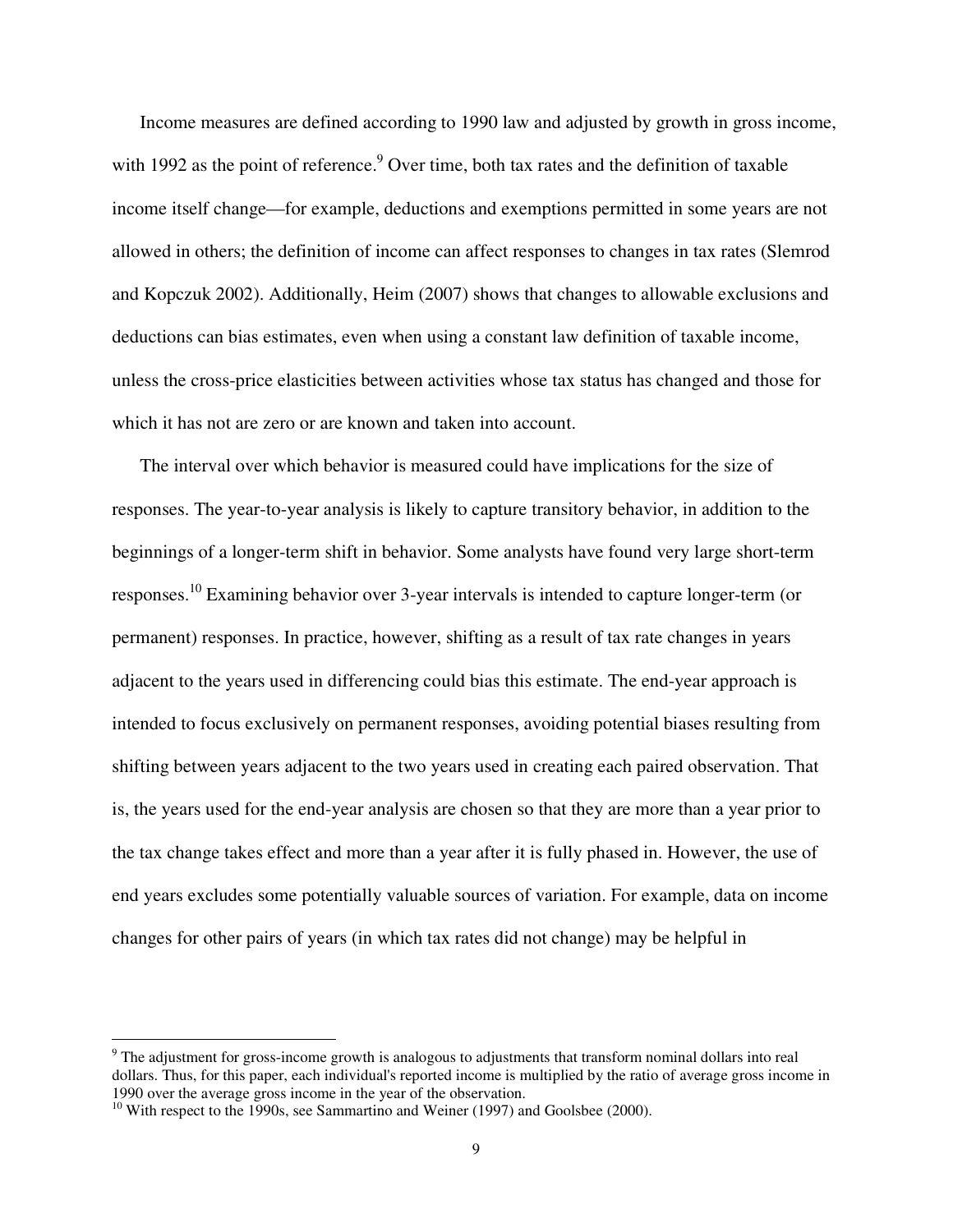constructing counterfactual income trends (i.e., absent a tax change), which is necessary for identifying the true tax response.

The alternative controls<sup>11</sup> for mean reversion and heterogeneous income trends across the income distribution are a major focus of the following discussion. In addition to a specification with no income controls, six alternatives are explored where  $f(income<sub>t</sub>$ ,  $income<sub>t-1</sub>)$  in equation (1) represents the different control variables shown in Table 2. Existing evidence supports both the presence of both heterogeneous income trends and mean reversion. It also suggests that these phenomena are large and, if not accounted for, could overwhelm tax responses.

Alternatives *A* and *B* include controls for either (*A*) income in the base year or (*B*) income in the year before the base and the change in income from the year preceding the base. Alternative *B* has the advantage over *A* because it includes *separate* controls for mean reversion and for divergence in the income distribution. However, both alternatives are likely insufficient because they allow only for a linear relationship between nontax factors and income growth. The Congressional Budget Office (2001), Piketty and Saez (2003), and others show heterogeneous rates of income growth across the income distribution during the past few decades (including the 1990s). Growth rates are much greater (and more volatile) at the very top of the income distribution and do not increase linearly with income. This peculiarity in the evolution of the income distribution has greatly reduced the efficacy of some otherwise sound econometric techniques (such as differences-in-differences). Diverging income trends suggest that income growth for a group not experiencing a tax change may be a poor counterfactual for another group that is experiencing a tax change. And the jaggedness of these diverging trends suggests that an

<sup>&</sup>lt;sup>11</sup> Alternatives *A* and *C* are the same as those used by Gruber and Saez (2002); Kopczuk (2005) used alternatives *B* and *D* through *F*. Both studies focused on the 1980s.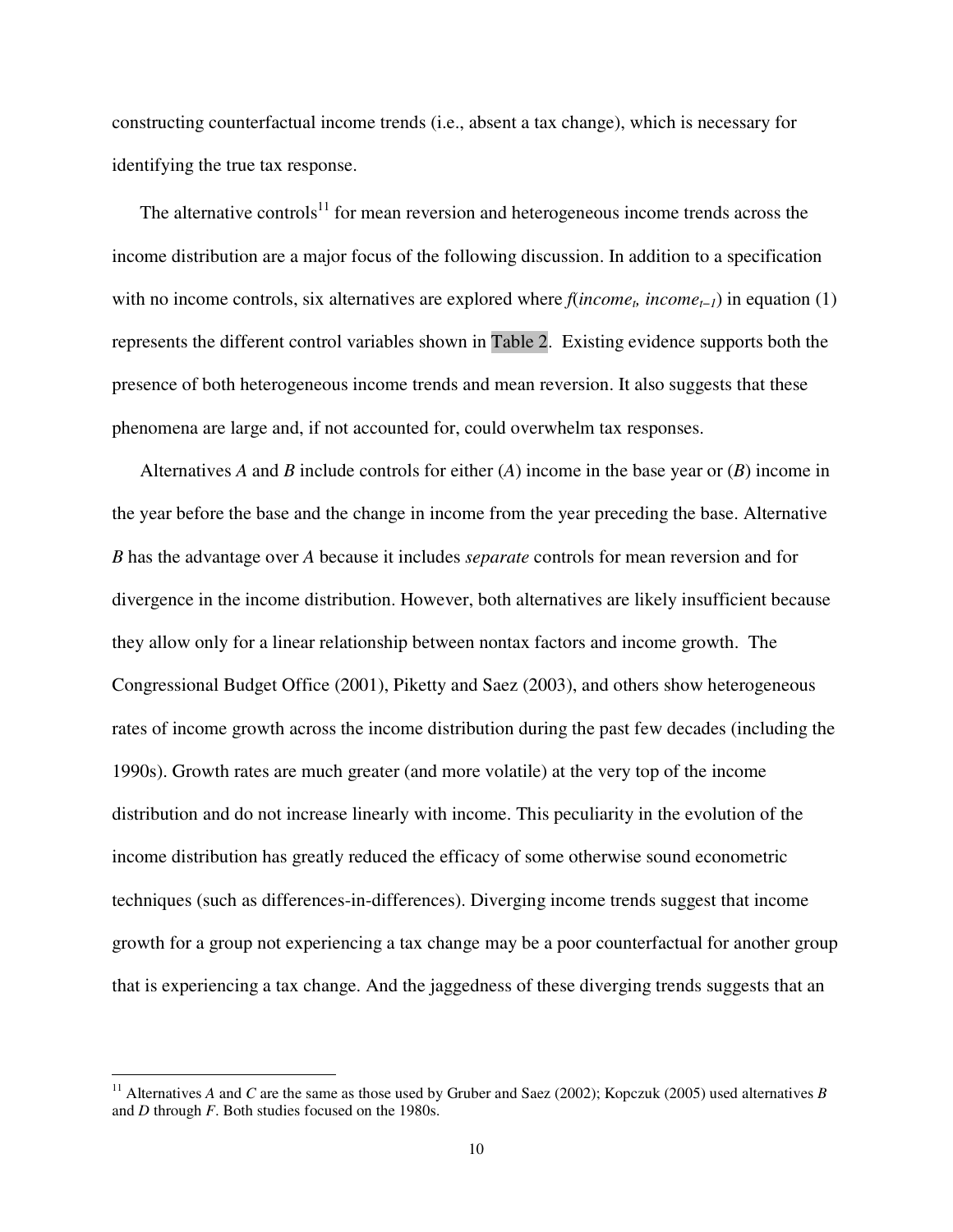assumption that a group facing a tax change would have experienced income growth similar to what they experienced in years when taxes did not change may also be specious.

In the 1990s, when the NTR was generally falling, imposing a linear control for income growth due to nontax factors (i.e., a nonlinear phenomena) would likely attribute too little of the income growth at the top of the distribution to nontax factors. Because those at the top of the distribution are a driving force behind the overall response, linear controls, by overestimating the counterfactual income trend at the top, likely underestimate the effect of rising marginal tax rates on taxable income.

Alternatives *C* through *F* will likely do a better job because they include at least one nonlinear component (i.e., a 10-piece spline) that allows for non-tax-related income changes that vary by income decile. Alternative *F* has the greatest likelihood of adequately controlling for the nontax effects because it includes separate and nonlinear controls for both mean reversion and divergence in the income distribution. It is unlikely that just one variable could adequately account for these two phenomena (see Kopczuk 2005).

The richest specification (alternative *F*) for the year-to-year approach can be written such that

$$
\ln\left(\frac{income_{t+1}}{income_{t}}\right) = \alpha + \xi_0 \ln\left(\frac{1-\tau_{t+1}}{1-\tau_{t}}\right) + \xi_1 \ln\left(\frac{1-\tau_{t}}{1-\tau_{t-1}}\right) + \xi_2 \ln\left(\frac{1-\tau_{t+2}}{1-\tau_{t+1}}\right) + year\beta_1
$$
\n
$$
+ \beta_2 \text{spline}(\ln(income_{t-1})) + \beta_3 \text{spline}\left(\ln\left(\frac{income_{t}}{income_{t-1}}\right)\right) + X\gamma + \varepsilon,
$$
\n(2)

where  $\xi_1$  and  $\xi_2$  represent the coefficients for the lagged and lead changes in the NTR, respectively. For analyses of behavior over the other two intervals, the lead and lag coefficients are excluded and the full specification can be written such that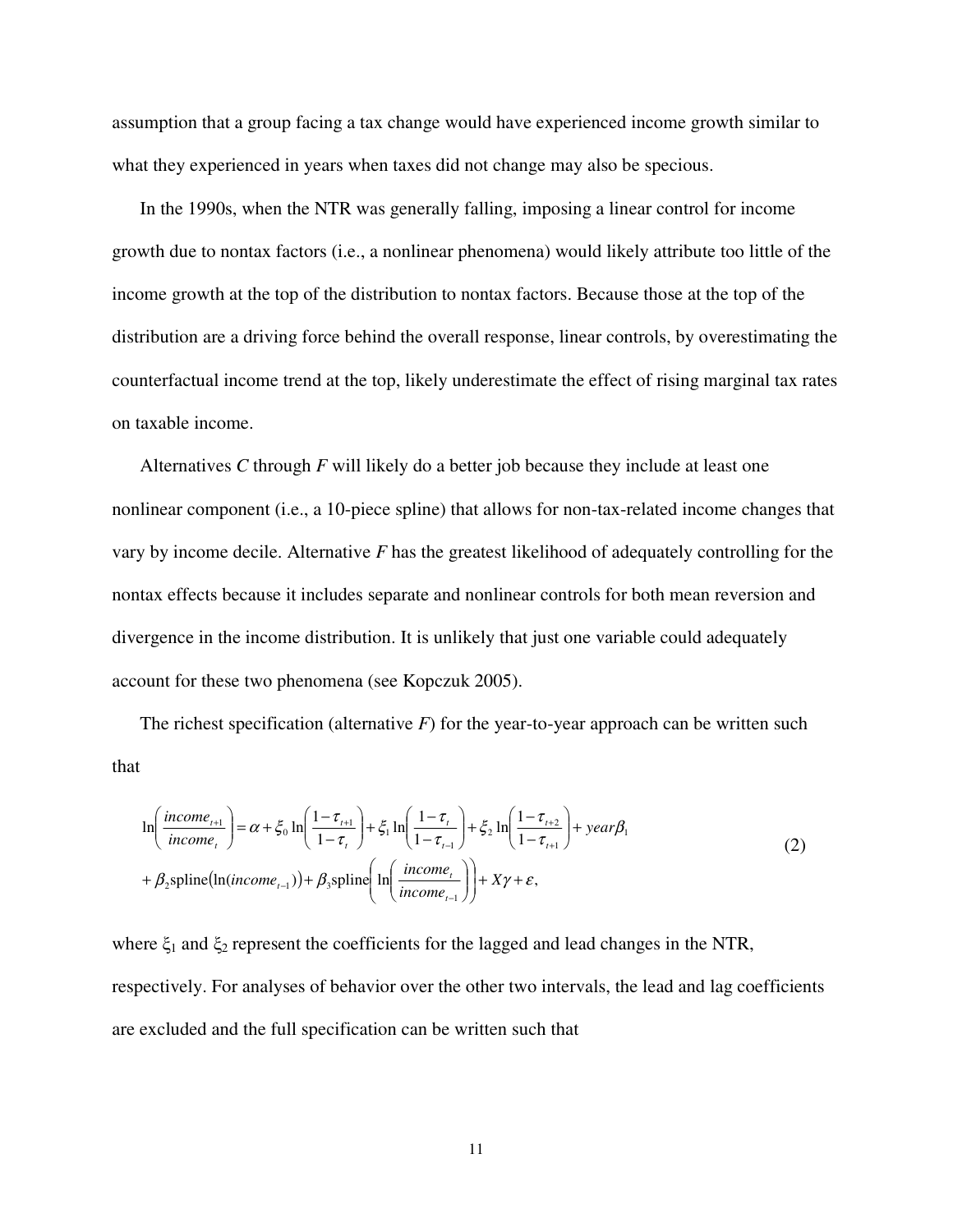$$
\ln\left(\frac{income_{t^s}}{income_{t}}\right) = \alpha + \xi \ln\left(\frac{1 - \tau_{t^s}}{1 - \tau_{t}}\right) + year\beta_1 + \beta_2 \text{spline}(\ln(income_{t-1}))
$$
\n
$$
+ \beta_3 \text{spline}\left(\ln\left(\frac{income_{t}}{income_{t-1}}\right)\right) + X\gamma + \varepsilon.
$$
\n(3)

For the end-year approach, lead and lagged rate changes are likely unimportant because the two years are chosen such that rates generally are not changing in adjacent years. But for examinations of behavior over 3-year intervals, the lead and lagged tax rates could be important for both the base year and the subsequent year. However, including these covariates would require a new sample that included only filers that appear in all of these adjacent years.

In addition to these controls, each specification is estimated after imposing income floors of \$10,000, \$30,000, and \$50,000 on the base year of each paired observation (imposing the floor on both the base and subsequent year could introduce bias, since some near the threshold would be included in the sample if their income rose but excluded if it fell). The restrictions are imposed to test whether the other variables adequately control for mean reversion at the bottom of the income distribution. Because the tax changes target upper-income filers, these floors are unlikely to exclude those experiencing a federal tax change, but they will alter the sample of filers used to identify counterfactual behavior (absent a tax change).<sup>12</sup> Mean reversion is especially pronounced at the tails of the distribution. People at the high end of the income distribution are often not there for extended periods and will probably have a substantial drop in income that is unrelated to tax policy. At the other extreme, students often have a large increase in income when they enter the workforce. Estimating the ETI without fully controlling for mean reversion will result in a spurious correlation between non-tax-related increases (by people below

<sup>&</sup>lt;sup>12</sup> The income cutoffs are based on gross income in 1992 dollars. The \$10,000 cutoff is similar to the restriction imposed by Gruber and Saez (2002), the \$30,000 cutoff is similar to that used by Auten and Carroll (1999), and the \$50,000 cutoff is similar to that used by Carroll (1998).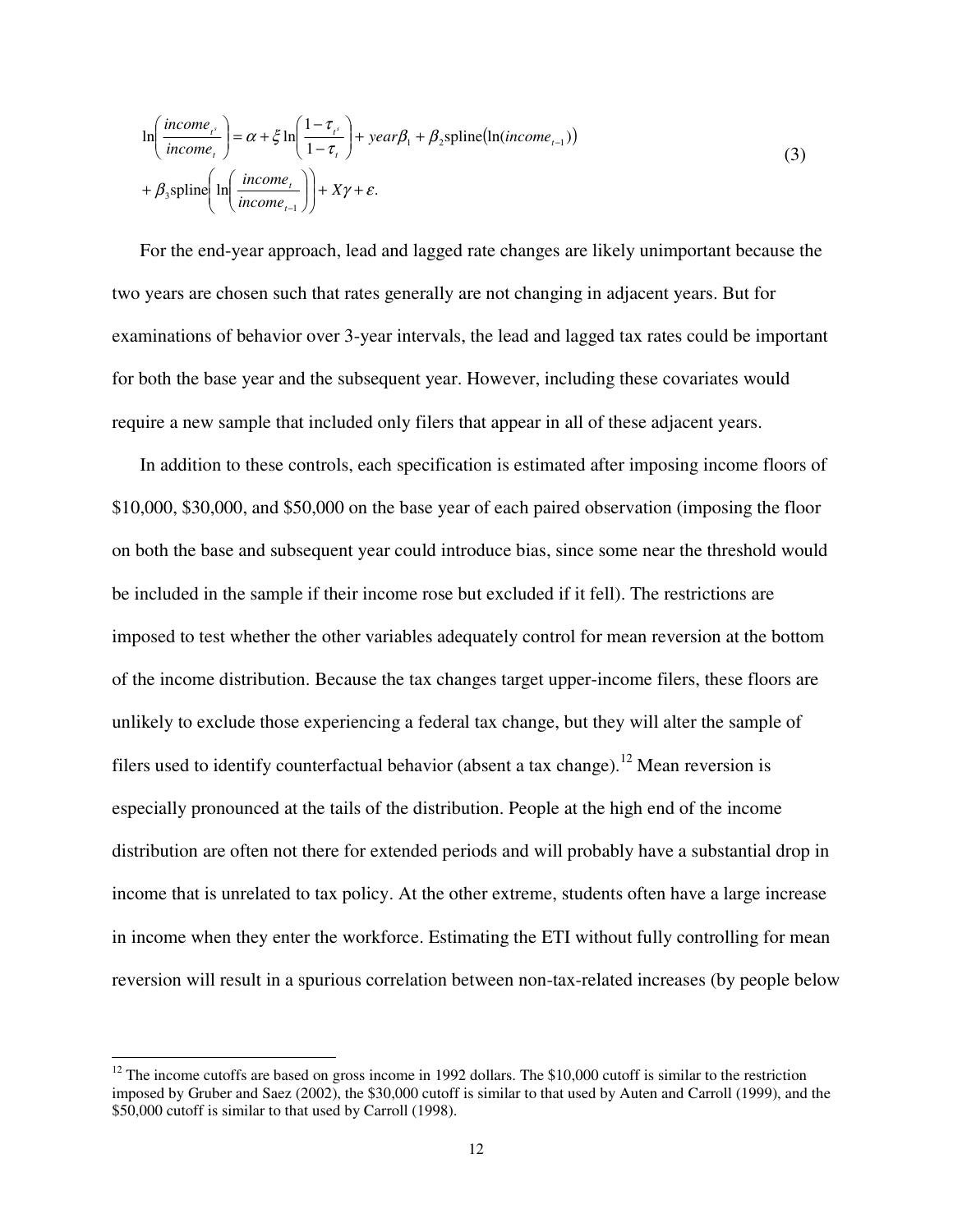their lifetime path) and decreases (by those above their lifetime path) in taxable income as responses to changes in tax rates.

#### **Tax Rate Imputations and Instruments**

Individual marginal tax rates are imputed using the CBO's internal tax calculators. Only federal rates are imputed for the year-to-year sample; for the other two samples, both federal and state rates are imputed.<sup>13</sup> For the year-to-year sample, an instrument for the NTR is created by applying the tax schedule in each year to average income for years 1989 to 1995. For the other two samples, the tax rate instrument is constructed by inflating base-year income by the growth in mean gross income over the (either 3- or 6-year) interval between the base and subsequent year. Next, the tax calculator computes counterfactual tax rates based on the inflated income measure.

For the year-to-year sample, the mean federal marginal tax rate is 24.1 percent, for the sample focused on 3-year intervals the rate is 23.6 percent, and when including state rates the mean is 28 percent. For the end-year sample, the corresponding rates are 24.6 percent for federal taxes and 29.1 percent overall.

# **Income Weighting**

Income weighting places much more emphasis on responses at the top of the income distribution and is designed to yield results that are indicative of the overall income response (and tax revenue implications) resulting from a change in tax rates. If responses do not vary by income, then weighting will not affect ETI estimates. However, research consistently finds that estimated

 $13$  For information on CBO's state tax calculator, see Bakija (2006).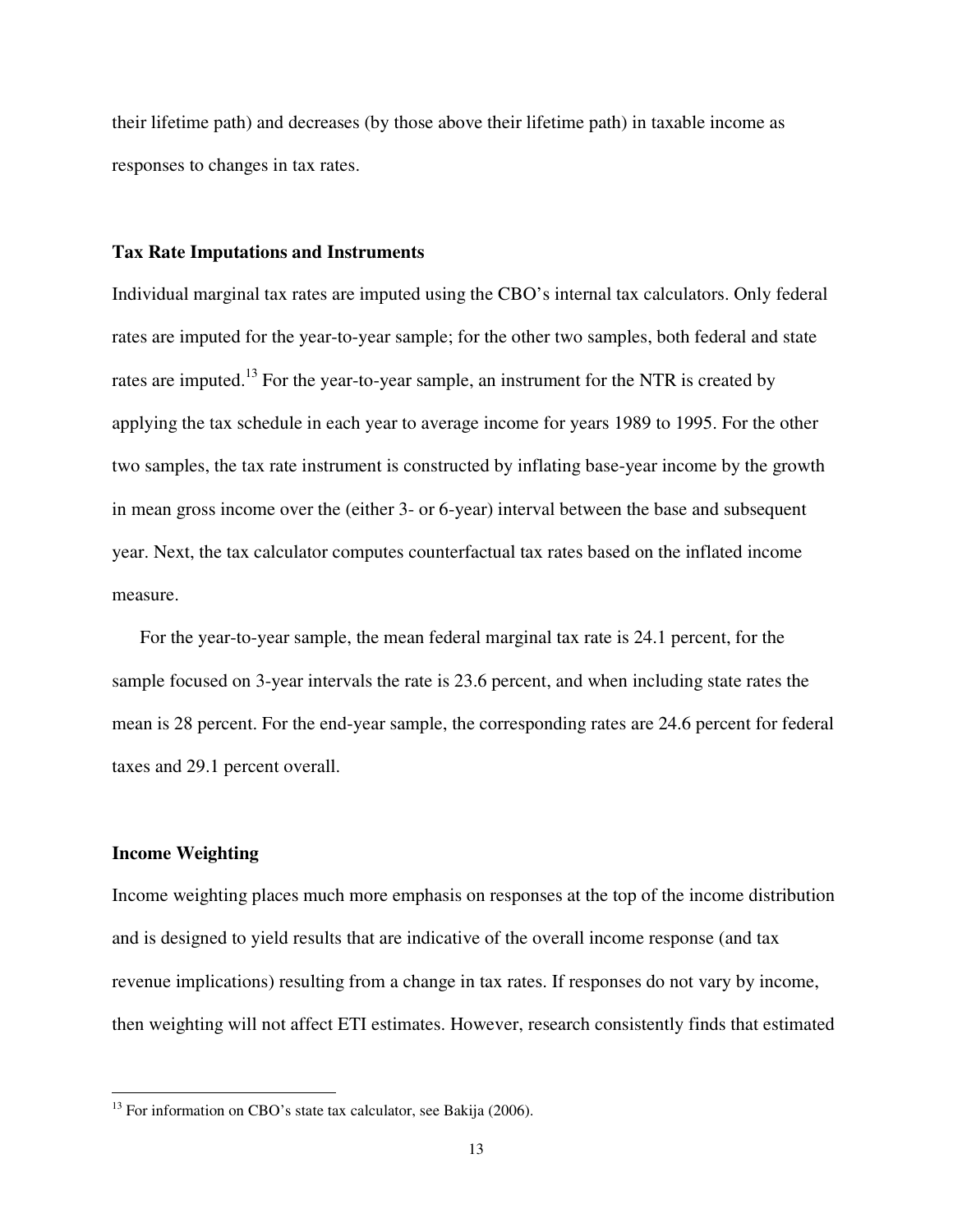ETIs rise with income<sup>14</sup>; thus a single overall elasticity is not applicable when considering the impact of rate changes that target only part of the income distribution or for rate changes that differ across the distribution. In addition, a meaningful average overall ETI must take into account the correlation between income and elasticities.

# **Sample Weighting**

While some of the regressions are weighted by income, all are weighted to adjust for the SOI's nonrandom sampling properties. Selection into the SOI is conditional on several factors, including income. Sampling probabilities reach 100 percent for very high income filers. In addition, filers sampled once are sampled in all subsequent years if their income increases (and other characteristics, such as filing status, do not change). In fact, the probability that a filer is observed in two different years is simply the minimum of the sampling probabilities for the two years. Without weighting, the sampling strategy raises the potential for spurious correlation between the dependent variable  $(ln(income_t, /income_t))$  and the independent variables, including the tax variable. To avoid that possibility, (paired) observations from the full SOI are weighted by the reciprocal of their probability of appearing in the sample. That strategy is discussed in Auten and Carroll (1999), who also employ the strategy using SOI data.<sup>15</sup>

# **IV. Results**

 $14$  People with higher incomes generally have more opportunities to respond to tax changes (see Saez 2004). They generally itemize their tax returns, rely less on wage and salary income, and have more control over the timing and sources of their income than do other groups. People with more modest incomes can change their labor supply or alter the degree to which they use certain deductions and exemptions, but likely have relatively few alternatives to alter their taxable income.

<sup>&</sup>lt;sup>15</sup> Income-weighted results are produced by simply multiplying income by the weights used to adjust for the SOI's nonrandom properties.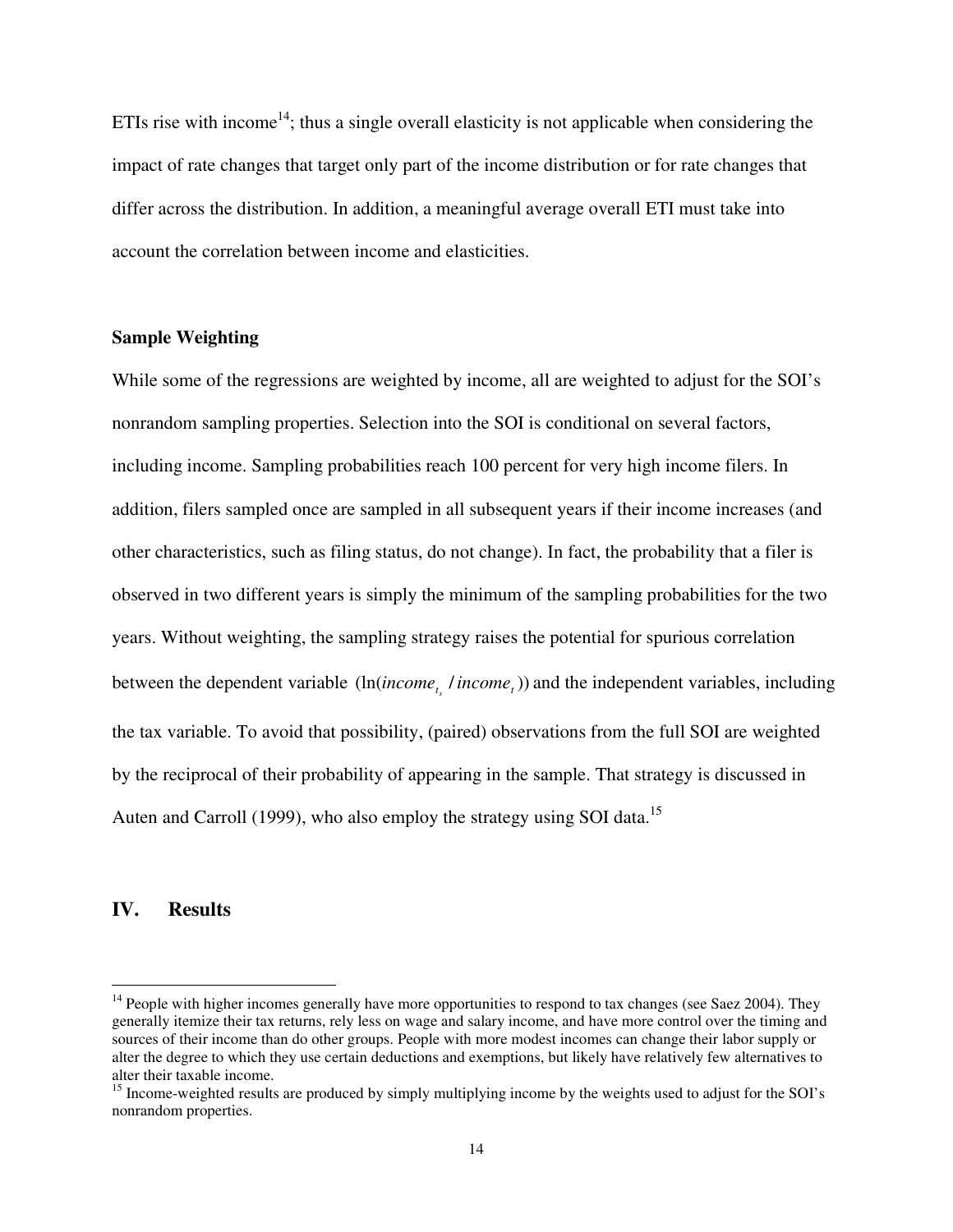Table 3 presents income-weighted ETI estimates and standard errors for each of the specifications without allowing for income shifting between years adjacent to the years used to construct each paired observation. Using the richest set of income controls (i.e., specification *F*, which includes two 10-piece splines) and imposing a \$50,000 income cutoff yields incomeweighted estimated ETIs ranging from 0.33 (measuring responses over 3-year intervals) to 0.19 (measuring year-to-year responses). The corresponding estimate for the end-year approach is 0.34, although that estimate is not statistically different from 0. A comparison of estimates over 1- and 3-year intervals suggests that the longer-term responses to the 1990s tax increases were substantially larger than transitory responses.<sup>16</sup> Additionally and for comparison, Panel 4 of Table 3 presents estimates using years 1985 and 1989, the same years used by Auten and Carroll (1999).

Table 4 is constructed in the same manner as Table 3, but estimates are based on specifications that included adjacent-year rate changes. Tables 5 and 6 are analogous to Tables 3 and 4, except that the dependent variable is based on differences in gross income rather than taxable income. Those tables present only estimated coefficients (i.e., elasticities) and standard errors for the key dependent variable.

#### **Results from Year-to-Year Differencing**

*Income-weighted estimates are smaller when using year-to-year differences as opposed to the other intervals examined*. Panel 1 of Table 3 reports estimates for 1-year differencing. With the richest set of controls (specification *F*), the estimated ETIs increase with the income cutoff from 0 to 0.19 (also see Table 4). (Although not shown, raising the income cutoff to \$75,000 also

<sup>&</sup>lt;sup>16</sup> This finding contrasts with the findings of Sammartino and Weiner (1997) and Goolsbee (2000) who, also for the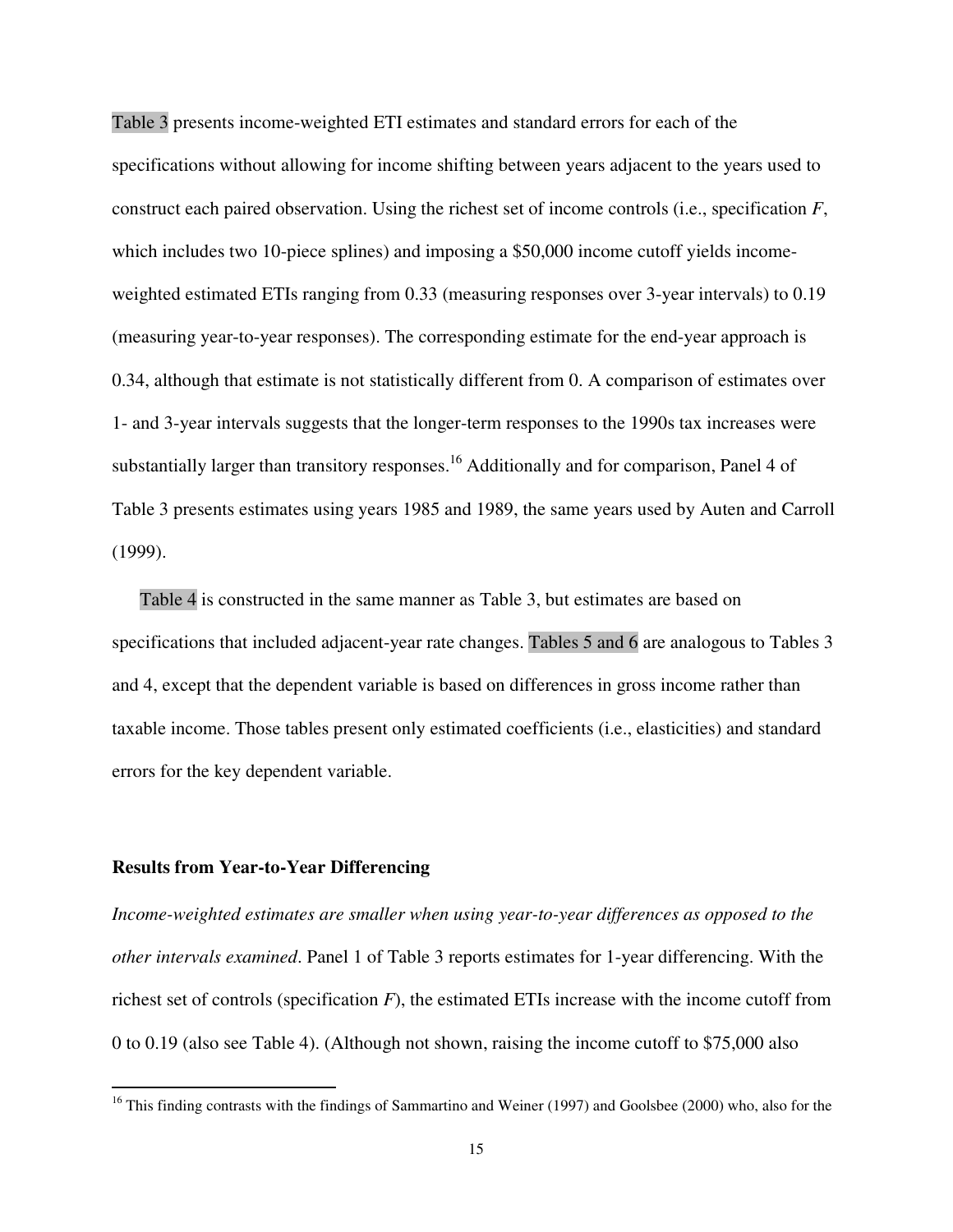leaves the estimated ETI at about 0.2.) With the \$50,000 income cutoff, the estimated ETI is −0.18 when employing the Gruber and Saez preferred set of controls. However, the four specifications that include separate controls for mean reversion and divergence in the income distribution all yield estimated ETIs of about 0.19.

Table 4 presents estimates for differencing based on 1- and 3-year intervals and, in addition to the log change in the NTR, with a 1-year lag and 1-year lead in this log change. The estimated coefficients on the lagged rate change (when including the richest set of income controls) range from 0.30 to 0.43. By comparison, including the lagged and lead rates with the controls favored by Gruber and Saez (i.e., specification *C*) results in estimated ETIs that are modestly negative and not statistically different from 0. Note that the estimated coefficients on the lagged and lead change in tax rates are not part of the elasticity estimate because they are not part of the concurrent change in tax rates. These variables are included solely because these factors could influence base- or subsequent-year income, and in turn the dependent variable. Because the years for the lagged and leading tax changes are not endogenous, they are included without instruments. Income shifting due to the actual lagged and lead changes in tax rates should be taken into account, even if the change in the lagged or lead rate is due to changes in behavior and not to a change in statute. In addition to their effect on the estimated ETIs, the estimates on the lagged and lead NTR coefficients (sometimes in excess of 1) suggest that these variables are important. Note that, if the lag and lead were instrumented to contain only variation resulting from changes in statute, the estimated coefficients should be negative (or zero), since a higher NTR in an adjacent period should induce filers to shift income from the current period to the adjacent. However, without instruments, the predicted sign on these coefficients is ambiguous,

<sup>1990</sup>s tax changes, find evidence of large transitory shifting.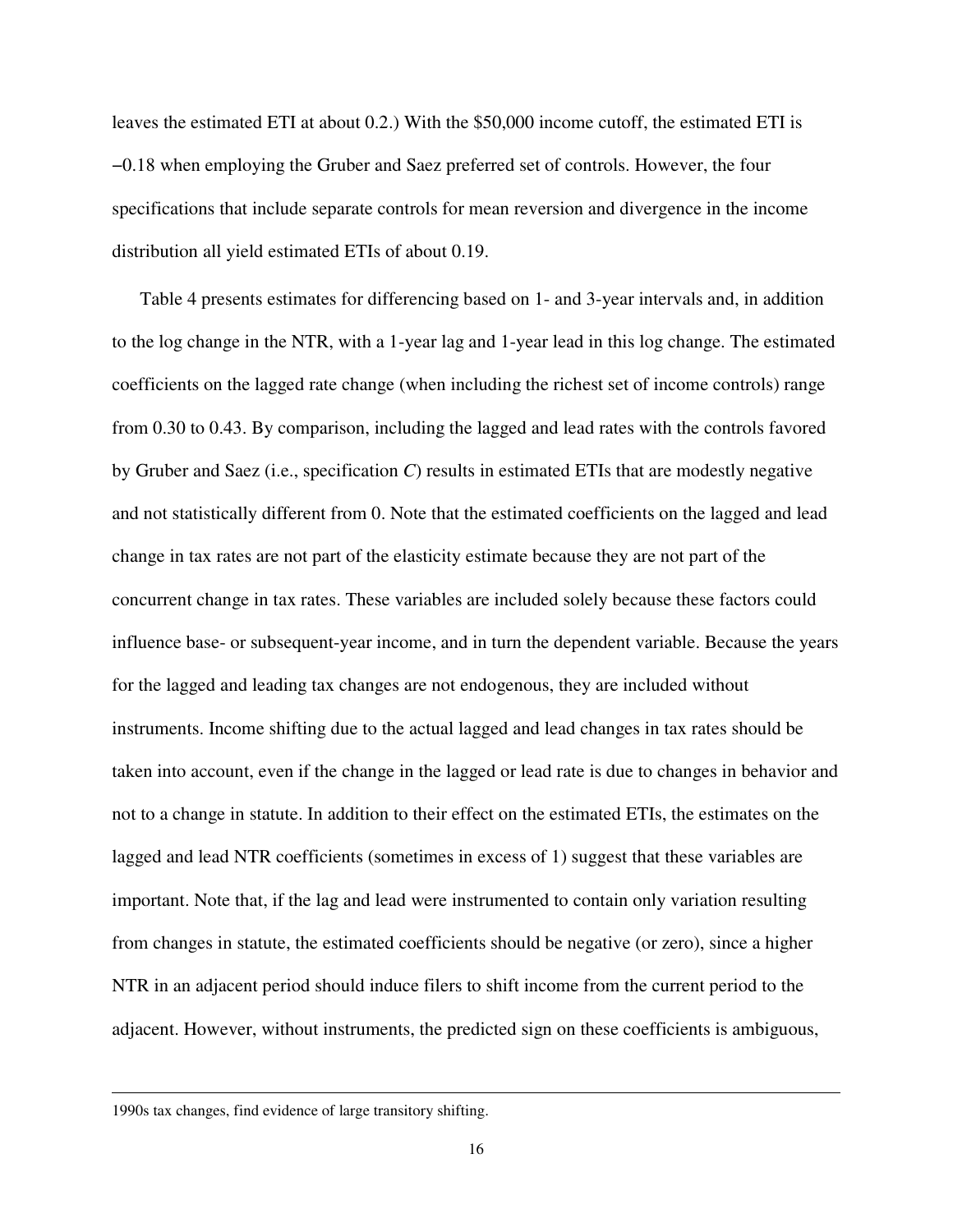since in response to a legislated drop in the NTR a filer could work less, falling into a lower actual tax bracket.

With a \$50,000 income cutoff, estimates from the four specifications that include separate controls for mean reversion (specifications *B*, *D*, *E,* and *F* from Table 4 Panel 1) are very similar, ranging from 0.38 to 0.44. These estimates, when including both sets of income controls, are within the 0.38–0.56 range reported by Carroll (1998) (also using year-to-year differences for the same time period). However, Carroll does not weight estimates by income or control for adjacent-year rate changes, and his estimates are larger than my person-weighted estimates (see Appendix Table A1).<sup>17</sup>

Turning to gross income, estimated elasticities are smaller with the richest set of controls, ranging from 0.14 to 0.17, depending on the income cutoff and the use (or not) of adjacent-year controls (see Tables 5 and 6). Without the adjacent-year controls, estimates are small and not statistically different from 0. The fact that the estimates are smaller than the corresponding estimates for taxable income likely reflects the fact that gross income is a broader measure and thus there are fewer opportunities to shift income outside this base. Additionally, the denominator for the gross income elasticity is larger. Thus, for an equivalent income response, the elasticity will be smaller for gross income than for taxable income. In examinations of behavior over 1-year intervals, Heim (2007) and Carroll (1998) also find somewhat smaller estimated elasticities when looking at broader income measures.

# **Results from Differencing by 3-Year Intervals**

 $17$  Carroll (1998) does not include any nonlinear income controls, but does include industry and occupation dummies.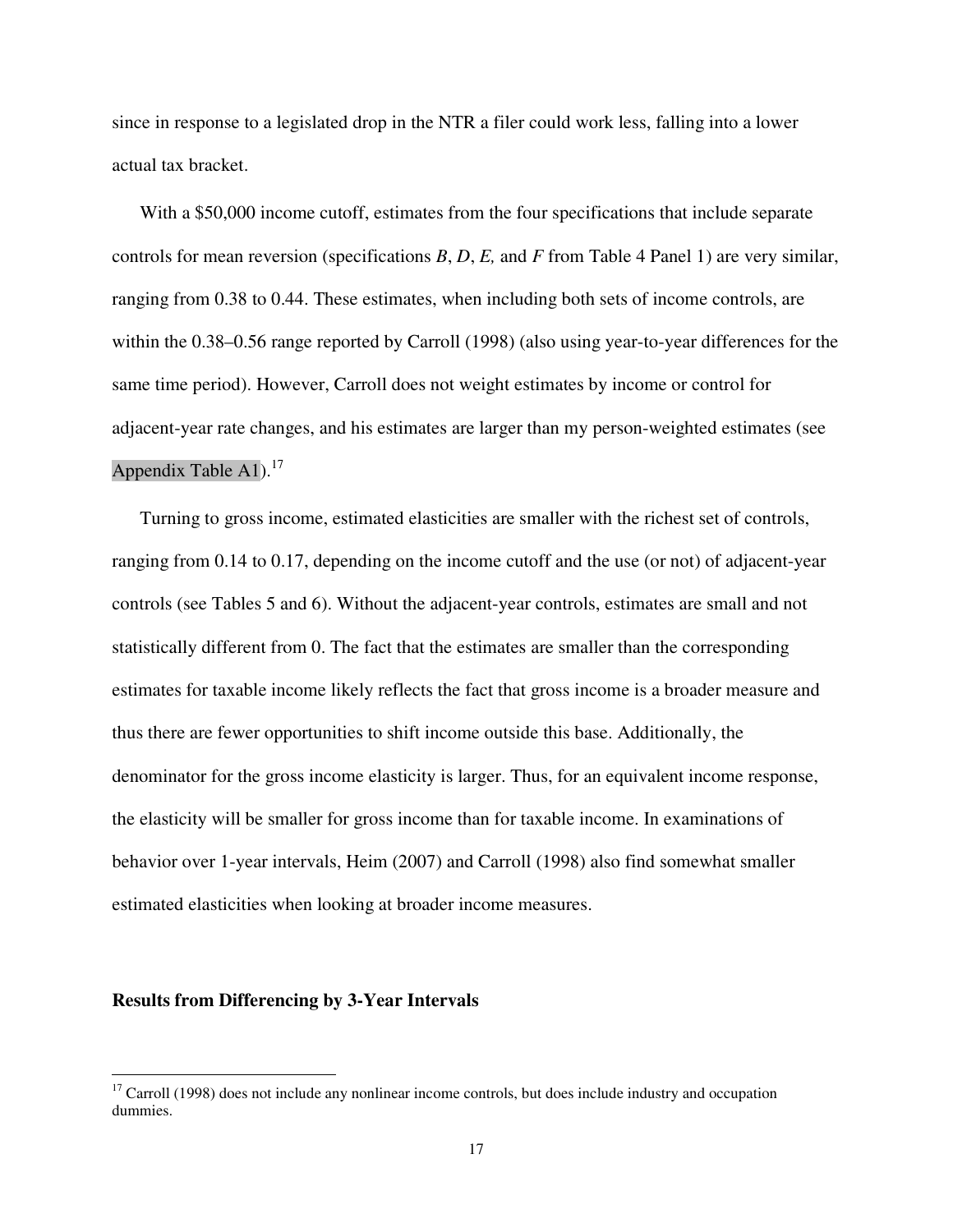*With the richest set of income controls, estimated ETIs resulting from 3-year differencing are about 0.33 and the income cutoff has virtually no effect on the estimate* (see Table 3 Panel 2, specification *F*). For most of the other specifications, ETI estimates rise with the income cutoff. Including a spline of the log of income in  $(t-1)$  and the difference in the logs of base-year income and the income in  $(t - 1)$  yields similar results, with ETI estimates ranging from 0.34 to 0.38. For the other specifications, estimates are much more sensitive to income cutoffs. Gruber and Saez's preferred specification (*C*) yields estimates from 0.30 with a \$10,000 income cutoff to 0.54 with a \$50,000 income cutoff.

My estimates, when including both sets of nonlinear income controls, are larger than corresponding estimates, ranging from 0.19 to 0.26 (Giertz 2007), and smaller than the estimates of 0.53 to 0.58 reported by Heim  $(2007)$ .<sup>18</sup> Those other estimates are also weighted by income, based on 1990s tax data and on responses over 3-year intervals.<sup>19</sup>

As with his year-to-year analysis, Heim's primary nonlinear income control is based on average income. When subject to the same income controls used in this analysis (i.e., 10-piece splines of both lagged income and the difference between base-year and lagged income), Heim's estimated ETIs are negative and not statistically significant. And after dropping years 1987 and 1988, his estimated ETIs of 0.53 and 0.58 jump to 1.37 and 1.58, respectively.

Table 4 Panel 2 presents estimates based on 3-year differences that, in addition to the log change in the NTR, include a 1-year lag and 1-year lead in this log change. When including the

 $18$ Heim's estimates, when examining behavior over 3-year intervals, are slightly larger than his corresponding estimates when using a year-to-year analysis. By contrast, this paper reports substantially larger responses with a year-to-year analysis (as opposed to analyzing behavior over 3-year intervals).

<sup>&</sup>lt;sup>19</sup> Similar analyses in Gruber and Saez (2002), Kopczuk (2005), and Giertz (2007) suggest an overall incomeweighted ETI of around 0.40 for the 1980s, but these estimates are often quite sensitive to a number of factors. When taking into account the broadening of the tax base in the 1980s, Kopczuk reports an estimated ETI of about 0.30. And in Giertz (2007), when including both sets of nonlinear income controls, I reported an income-weighted estimated ETI of 0.35 for the 1980s and 1990s combined.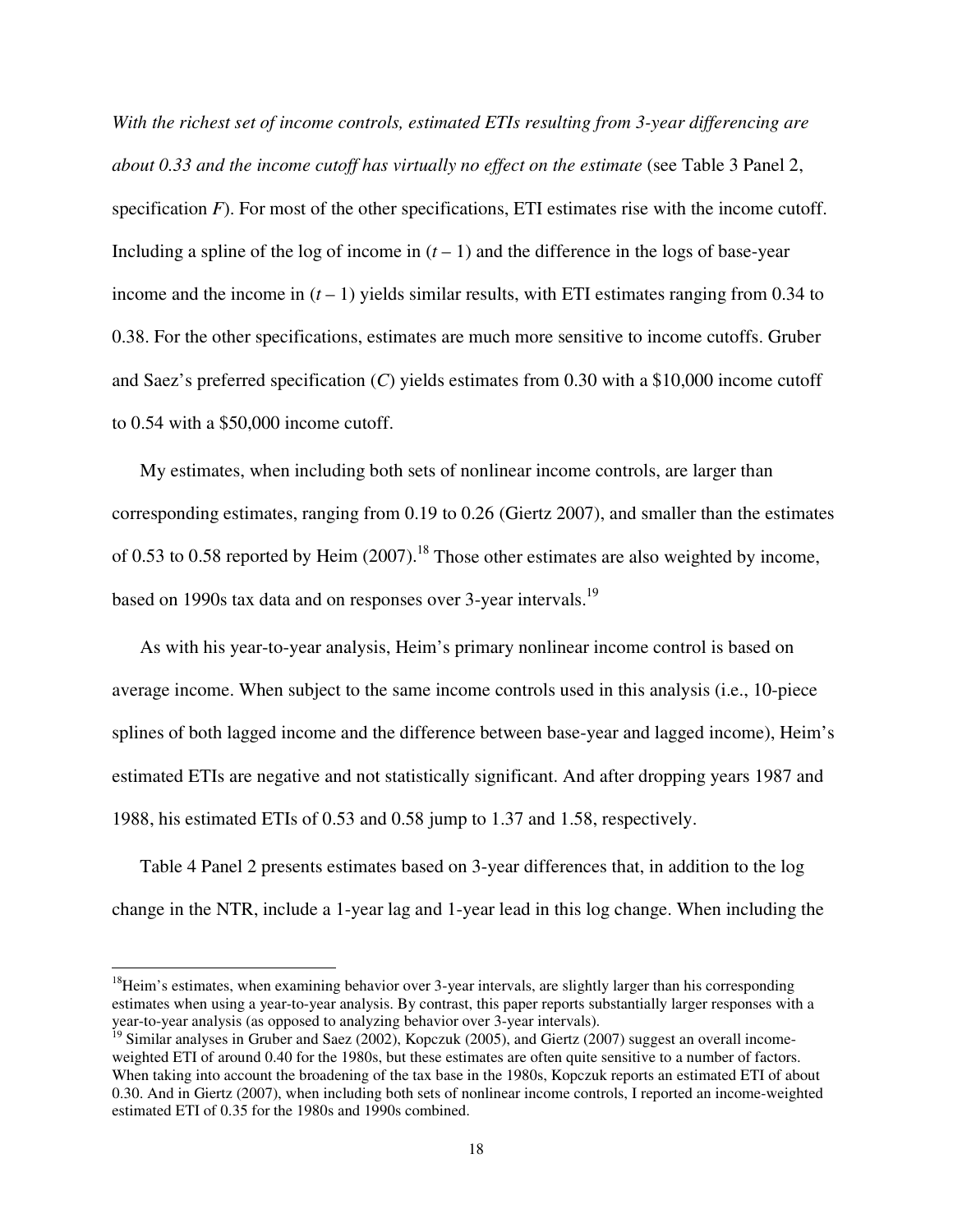adjacent-year controls, the estimated elasticities (with the richest set of income controls) are now much larger, ranging from 1.37 to 0.98—and falling with the income cutoff. For the other three specifications that include separate controls for mean reversion and divergence in the income distribution (i.e., specifications *B*, *D*, and *E*), estimated ETIs range from 0.41 to 1.42. By comparison, including the lagged and lead rates with the controls favored by Gruber and Saez (specification *C*) results in estimated ETIs that increase with the income cutoff from 0.47 to 0.73. Heim's ETI estimates, when controlling for changes in tax rates in years adjacent to each base year, are even larger than mine, ranging from 1.35 to 1.47.

Elasticities estimated with no income controls are substantially larger than those estimated using both sets of nonlinear controls (see the first column of estimates in Table 3 Panel 2). The much larger estimates without income controls suggest that mean reversion at the top of the income distribution dominates the secular increase in income, also at the top.<sup>20</sup> In a period such as the early 1990s, falling incomes (due to mean reversion) at the top of the income distribution are directly but spuriously correlated with an also falling NTR. Without income controls, at least a portion of that spurious correlation will be reflected in the estimated ETI. By contrast, in a period when the NTR is rising, such as the 1980s, that spurious correlation should bias estimates downward because the falling incomes at the top are inversely correlated with the rise in the NTR. In fact, this is exactly what I report when comparing estimates (over 3-year intervals) for the 1980s with those for the 1990s (Giertz 2007).

Turning to gross income, estimated elasticities are, in contrast to the analysis based on yearto-year differences, larger than corresponding estimates for taxable income (see Table 5 Panel 2). Gross income elasticities, when including both sets of nonlinear income controls, rise with the

19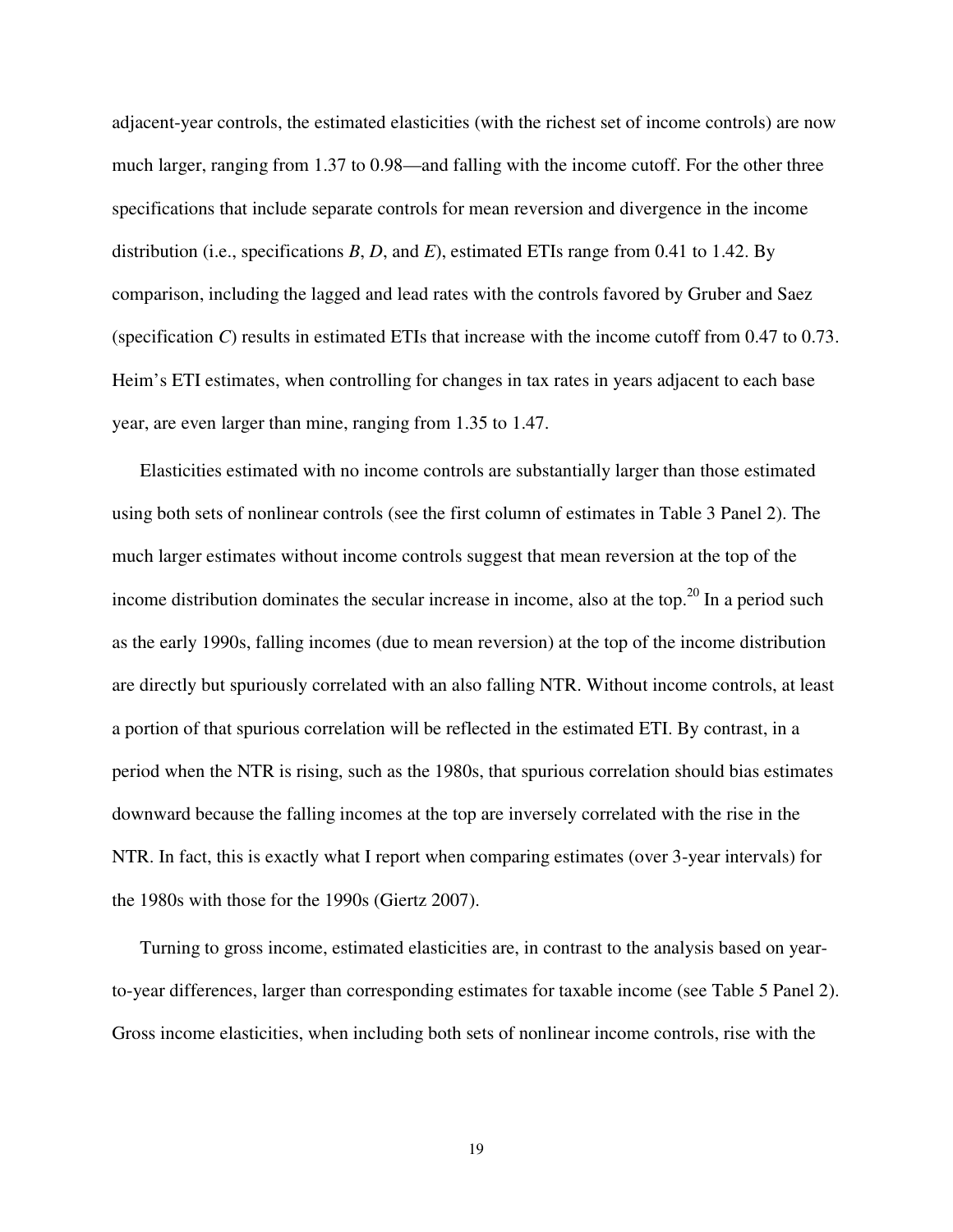income cutoff from 0.19 to 0.30. By comparison, Heim's preferred estimate, using a broader measure of income (and examining responses over 3-year intervals), is about 0.46, whereas my preferred estimate for the 1990s is 0.13 (Giertz 2007). Again, when including adjacent year controls, gross income elasticities are much larger.

## **Results from Comparing End Years**

Aside from the robustness of the estimates, do the estimates capture longer-term behavioral responses, as opposed to shorter-term income shifting? As noted earlier, comparing adjacent years may yield estimates that reflect transitory responses more than they do fundamental shifts in behavior, and these two can be very different. For example, Goolsbee (2000), examining the behavior of high-paid executives, finds very large transitory responses to the Omnibus Budget Reconciliation Act of 1993 (OBRA 1993) but only modest longer-term responses. One way to focus exclusively on longer-term responses is to compare behavior a couple of years before a tax change to behavior a couple of years afterward. Auten and Carroll (1999) used that approach to examine responses to the Tax Reform Act of 1986.

*When employing the richest set of controls, the end-year approach, which includes years 1989 and 1995, yields estimated ETIs ranging from 0.34 to 0.47*, depending on the income cutoff (see Table 3 Panel 3, specification *F*). However, estimates from this approach are rarely statistically different from 0. (With a \$50,000 income cutoff, specification *C*, preferred by Gruber and Saez, yields a statistically insignificant ETI estimate of 0.47.) It appears that with just one set of paired observations, the absence of paired observations for higher income filers over a similar period when their tax rates did not change may greatly diminish the model's ability to

 $20$  Note that very few middle-income filers will move to the very top of the income distribution. But incomes for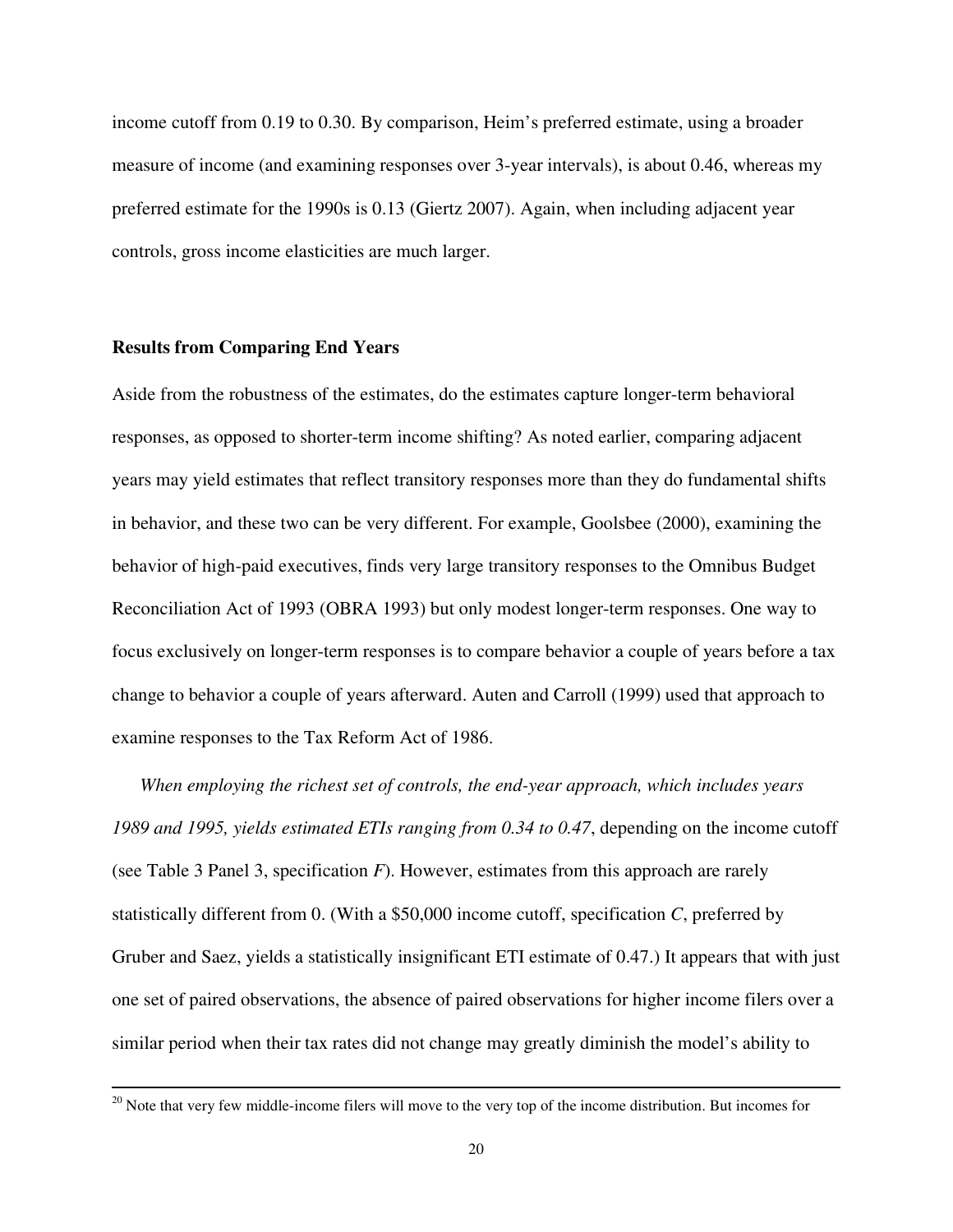identify counterfactual income trends. Furthermore, the inclusion of nonlinear functions of income, which are necessary to account for widening inequality at the top of the income distribution, makes identification all the more difficult since the instrumented tax rate is also a nonlinear function of income.<sup>21</sup>

For comparison, the end-year analysis is repeated for TRA 86, using years 1985 and 1989. In contrast to the estimates for the early 1990s, the 1980s estimates are often statistically significant. With the most comprehensive set of income controls (specification *F*), incomeweighted estimates range from 0.39, with a \$10,000 income cutoff, to 0.67, with a \$50,000 income cutoff (see Table 3 Panel 4). (The other three specifications that include at least one nonlinear income control yield estimates ranging from 0.41 to 0.97, depending on the income cutoff.) It is not clear why estimated coefficients for the 1980s show strong statistical significance whereas the 1990s estimates do not. One possibility is that TRA 86 changed tax rates for a much larger share of the sample and by differing amounts, thus there is more crosssectional variation in rates for the TRA 86 analysis than for the 1990s.

#### **Income Cutoffs**

Because the 1990 and 1993 tax increases targeted upper-income filers, many filers experienced no statutory change in federal tax rates over period. Lower-income filers serve to identify the non-tax-related income trend, but only to the extent that these trends are similar across income groups. Income growth during the period was slower for low-income groups than for higherincome groups. Thus, as the income cutoff for inclusion in the sample increases, the estimated counterfactual income trend (i.e., the trend absent any changes in tax law) may rise. If that

most of those at the very top of the distribution will eventually fall to more moderate levels (independent of taxes).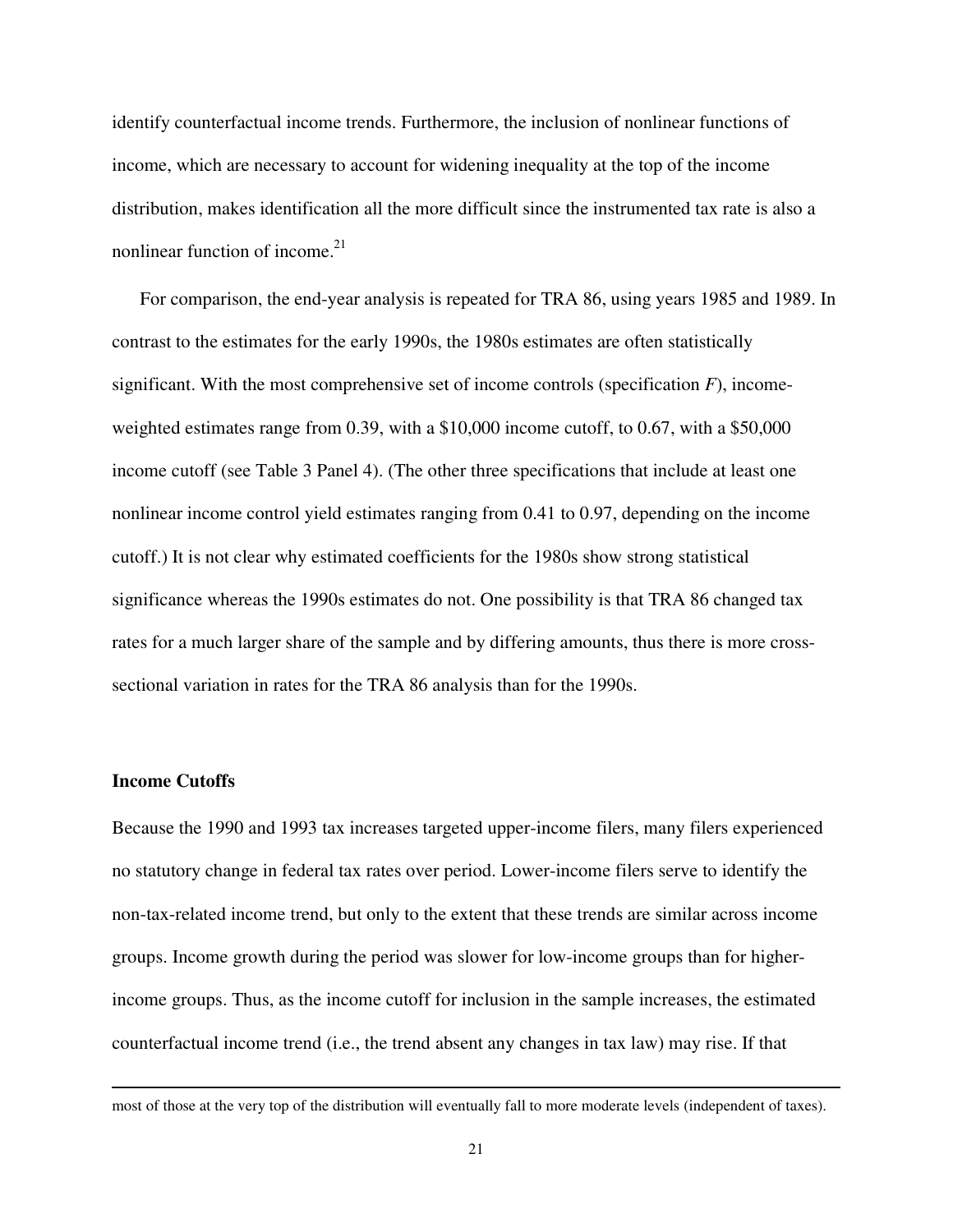phenomenon dominates, then raising the income cutoff over a period when tax rates were rising (i.e., when the NTR was falling), as in the first half of the 1990s, would increase elasticity estimates (as Carroll found when moving from a \$50,000 to \$75,000 cutoff). On the other hand, mean reversion may also be strong for lower-income filers. For the 1990s, the impact of mean reversion at the bottom of the distribution would have the opposite effect on estimated ETIs, lowering the estimates.

The analysis presented in this paper shows that, when not controlling for adjacent-year tax rate changes, estimates for the year-to-year approach are not particularly sensitive to the income cutoff. When comparing behavior over 3-year intervals, it appears that mean reversion at the bottom of the distribution tends to bias estimates downward. That is, when differencing over 3 year intervals, many of the specifications produce larger ETI estimates as the income cutoff is raised. This is also true of the end-year approach; however, estimates from that approach are generally not statistically significant. When adding adjacent-year income controls, the pattern is different: 1-year differencing results in ETI estimates that generally increase with the income cutoff, while 3-year differencing yields estimated ETIs that often fall as the income cutoff is raised.

# **V. Conclusion**

This paper presents the results of variations of a differencing methodology applied to panels of Internal Revenue Service tax return data for the 1990s in order to estimate the responsiveness of taxable (and gross) income to changes in tax rates. In addition to varying the time interval over which behavior is measured, sensitivity tests explored different combinations of control variables as well as alternative weighting strategies and sample selection criteria. While many of the

 $21$  Gross income elasticities too are not statistically different from 0 using the end-year approach.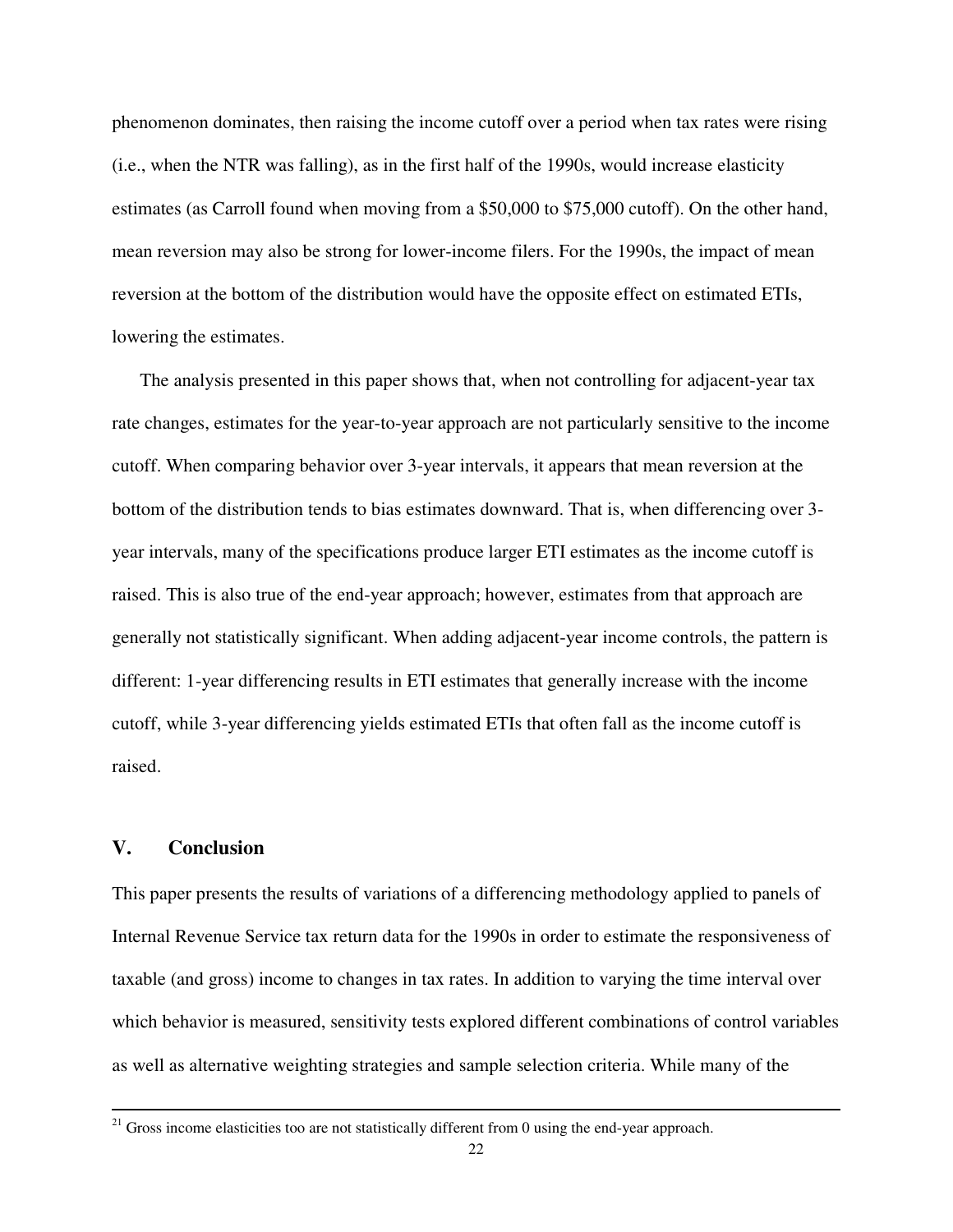estimates are in line with the wide range found in the recent literature, they are often quite sensitive to factors such as specification, time period analyzed, and sample income cutoffs.

In general, income-weighted estimates are larger when behavior is measured over 3-year intervals as opposed to 1-year intervals. This is in contrast to some reports of large transitory responses to tax changes but smaller longer-term responses. When including the richest set of income controls, but not allowing for adjacent-year income shifting, income-weighted ETI estimates based on 1-year differencing range from 0 to 0.19. Similarly estimated elasticities over 3-year intervals are about 0.32 (and not sensitive to income cutoffs). The inclusion of adjacentyear tax rates to control for income shifting between years adjacent to each base and subsequent year results in much larger estimates. Estimates based on 1-year differencing now range from 0.30 to 0.43, and those for 3-year intervals range from 0.97 to 1.37. However, among the four specifications that include separate controls for mean reversion and income divergence, estimates range from 0.41 to 1.37. Estimates from the end-year approach vary in magnitude, but are generally not statistically different from 0, suggesting that, at least for this period, there is not enough variation to identify responses with just 2 years of data.

The findings in this paper show that, for the 1990s, the use of separate controls for income divergence and mean reversion tends to yield more robust estimates. Additionally, when including the richest set of income controls, estimated ETIs for the 1990s are similar to recent estimates for the 1980s, although generally much smaller than reported in some of the earlier studies that examined that period. Other specifications (most of which exclude either separate controls for mean reversion and divergence in the income distribution or a nonlinear income control) often yield very different results and are usually much more sensitive to income cutoffs. The inclusion of a 10-piece spline of logged base-year income as the sole income control, for

23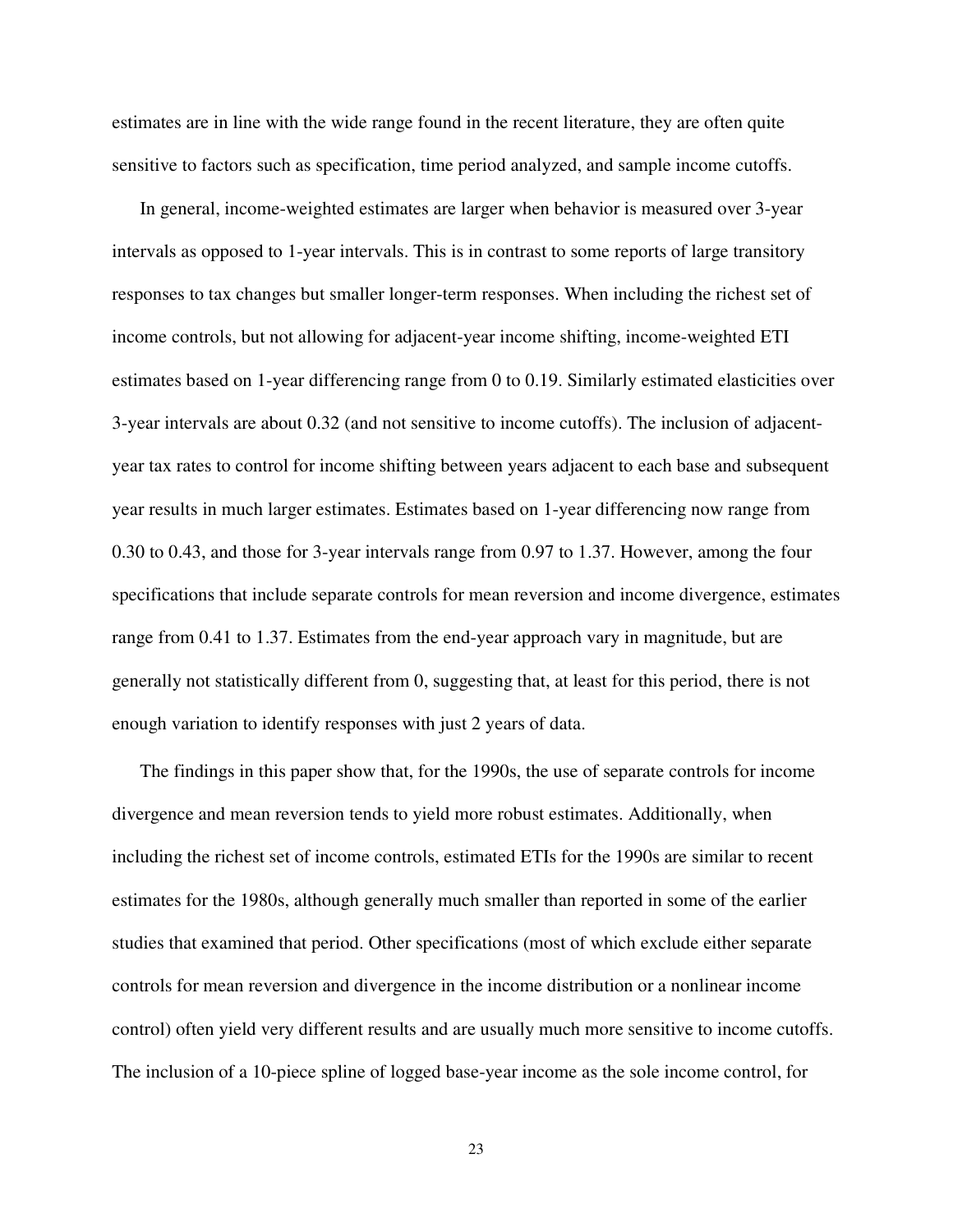example, yields estimated ETIs that are substantially negative when measuring behavior over 1 year intervals.

While more sophisticated control variables sometimes yield more robust estimates, estimates are still sensitive to reasonable a priori specification decisions. This reflects the inherent complexity of separating responses to changes in tax rates from the many other factors that also influence income. Divergence in the income distribution remains one of the most intransigent obstacles to correctly identifying the ETI. The fact that the divergence in incomes has persisted through periods of both increases and decreases in the level and progressivity of tax rates suggests that it is, in large part, not a direct response to tax changes. However, the possibility that the phenomenon results from a longer-run and more nuanced response to the lowering of marginal tax rates on top income since World War II cannot be ruled out.<sup>22</sup>

# **References**

- Auten, Gerald and Robert Carroll, "The Effect of Income Taxes on Household Behavior," *Review of Economics and Statistics*, November 1999, 81 (4), 681-693.
- Bakija, Jon, "Documentation for a Comprehensive Historical U.S. Federal and State Income Tax Calculator Program," economics department working paper, Williams College, April 2006, www.williams.edu/Economics/papers/bakijaDocumentation\_IncTaxCalc.pdf.
- Carroll, Robert, "Do Taxpayers Really Respond to Changes in Tax Rates? Evidence from the 1993 Act," Office of Tax Analysis Working Paper 78, U.S. Department of Treasury 1998.
- Congressional Budget Office, *An Analysis of the President's Budgetary: Proposals for Fiscal Year 2008*, Congressional Budget Office, Washington, D.C., March 2007.
- Congressional Budget Office, *Effective Federal Tax Rates, 1979-1997*, Congressional Budget Office, Washington, D.C., October 2001.
- Giertz, Seth, "A Sensitivity Analysis of the Elasticity of Taxable Income," Working Paper 2008-01, Congressional Budget Office, Washington D.C., www.cbo.gov/ftpdocs/89xx/doc8936/2008-01.pdf, (January 2008).
- ——, "The Elasticity of Taxable Income over the 1980s and 1990s," *National Tax Journal*, 60(4 ), December 2007: 743-768.

 $22$  See Piketty and Saez (2007) and Saez and Veall (2005).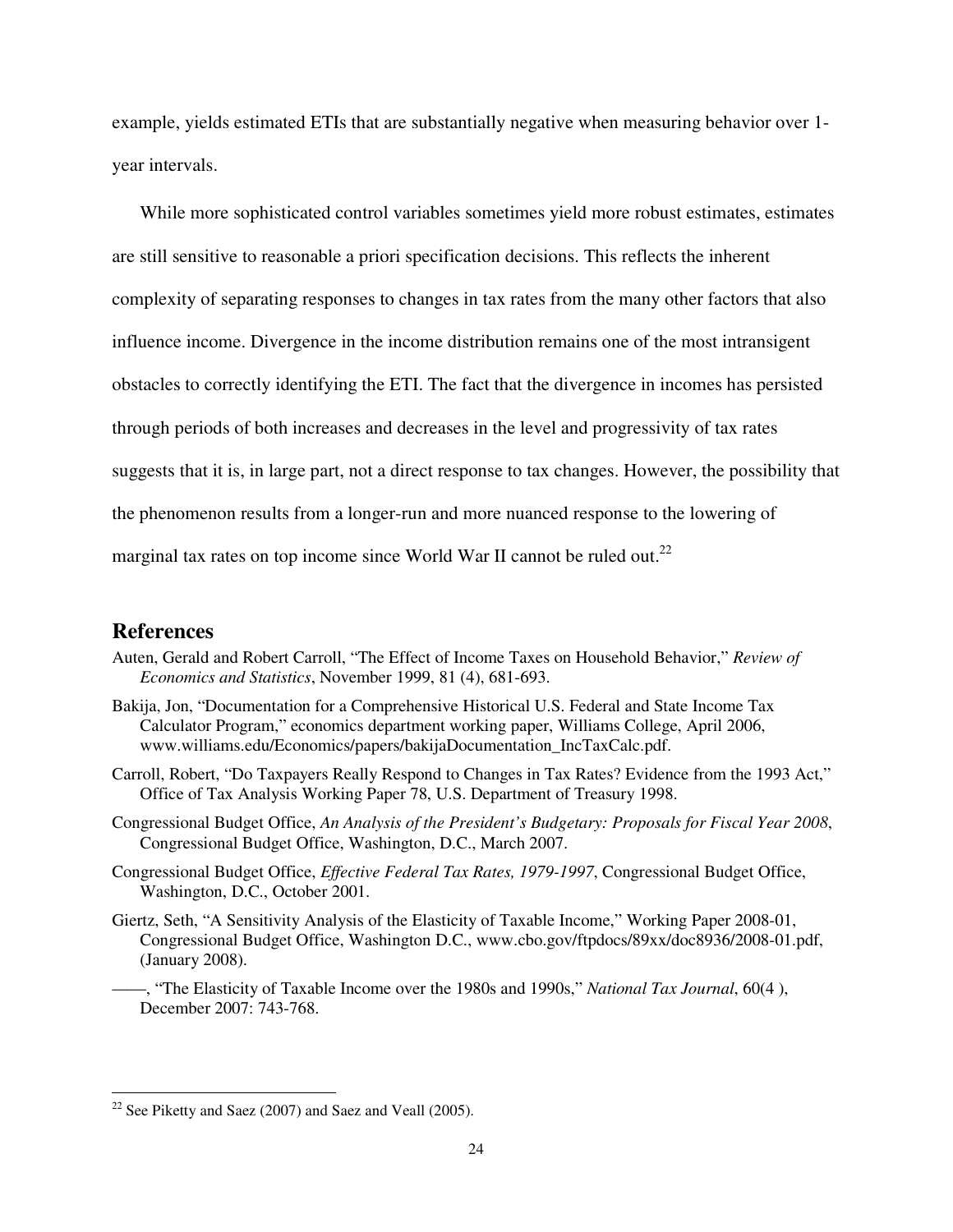- ——, "The Elasticity of Taxable Income During the 1990s: A Sensitivity Analysis," Congressional Budget Office, Washington D.C., Working Paper 2006-3, February 2006, www.cbo.gov/doc.cfm?index=7037.
- Goolsbee, Austan, "What Happens When You Tax the Rich? Evidence from Executive Compensation," *Journal of Political Economy* 2000, 108 (2), 352-378.
- Gruber, Jonathan and Emmanuel Saez, "The Elasticity of Taxable Income: Evidence and Implications," *Journal of Public Economics*, April 2002, 84 (1), 1–32.
- Heim, Bradley, "The Elasticity of Taxable Income: Evidence from a New Panel of Tax Returns," working paper 2007.
- Internal Revenue Service, "Individual Income Tax Returns with Positive Adjusted Gross Income (AGI)" Unpublished Statistics of Income data, September 2004, www.irs.gov/pub/irs-soi/02in01ts.xls.
- Kopczuk, Wojciech, "Tax Bases, Tax Rates and the Elasticity of Reported Income," *Journal of Public Economics*, December 2005, 89 (11-12), 2093-2119.
- Moffitt, Robert and Mark Wilhelm, "Taxation and the Labor Supply Decisions of the Affluent," *Does Atlas Shrug? The Economic Consequences of Taxing the Rich*, Joel Slemrod, ed., New York: Harvard University Press and Russell Sage Foundation 2000.
- Navratil, John, "The Tax Reform Act of 1986: New Evidence on Individual Taxpayer Behavior from Panel Tax Return Data," In *Essays on the Impact of Marginal Tax Rate Reductions on the Reporting of Taxable Income on Individual Tax Returns*, Doctoral Dissertation (Chapter 3), Harvard University 1995.
- Piketty, Thomas and Emmanuel Saez, "Income Inequality in the United States, 1913–1998," *Quarterly Journal of Economics*, February 2003, 118 (1), 1–39.
- , "How Progressive is the U.S. Federal Tax System? A Historical and International Perspective," *Journal of Economic Perspectives*, Winter 2007, 21(1), 3-24.
- Saez, Emmanuel, "Reported Incomes and Marginal Tax Rates, 1960–2000: Evidence and Policy Implications," *Tax Policy and the Economy 18*, In Poterba, J. (Ed.) 2004, Cambridge: MIT Press, 117-173.
- Saez, Emmanuel and Michael Veall, "The Evolution of High Incomes in Northern America: Lessons from Canadian Evidence," *American Economic Review* 95(3) 2005, 831-849.
- Sammartino, Frank and David Weiner, "Recent Evidence on Taxpayers' Response to the Rate Increases in the 1990s," *National Tax Journal*, September 1997, 50 (3), 683-705.
- Slemrod, Joel and Wojciech Kopczuk, "The Optimal Elasticity of Taxable Income," *Journal of Public Economics*, April 2002, 84 (1), 91–112.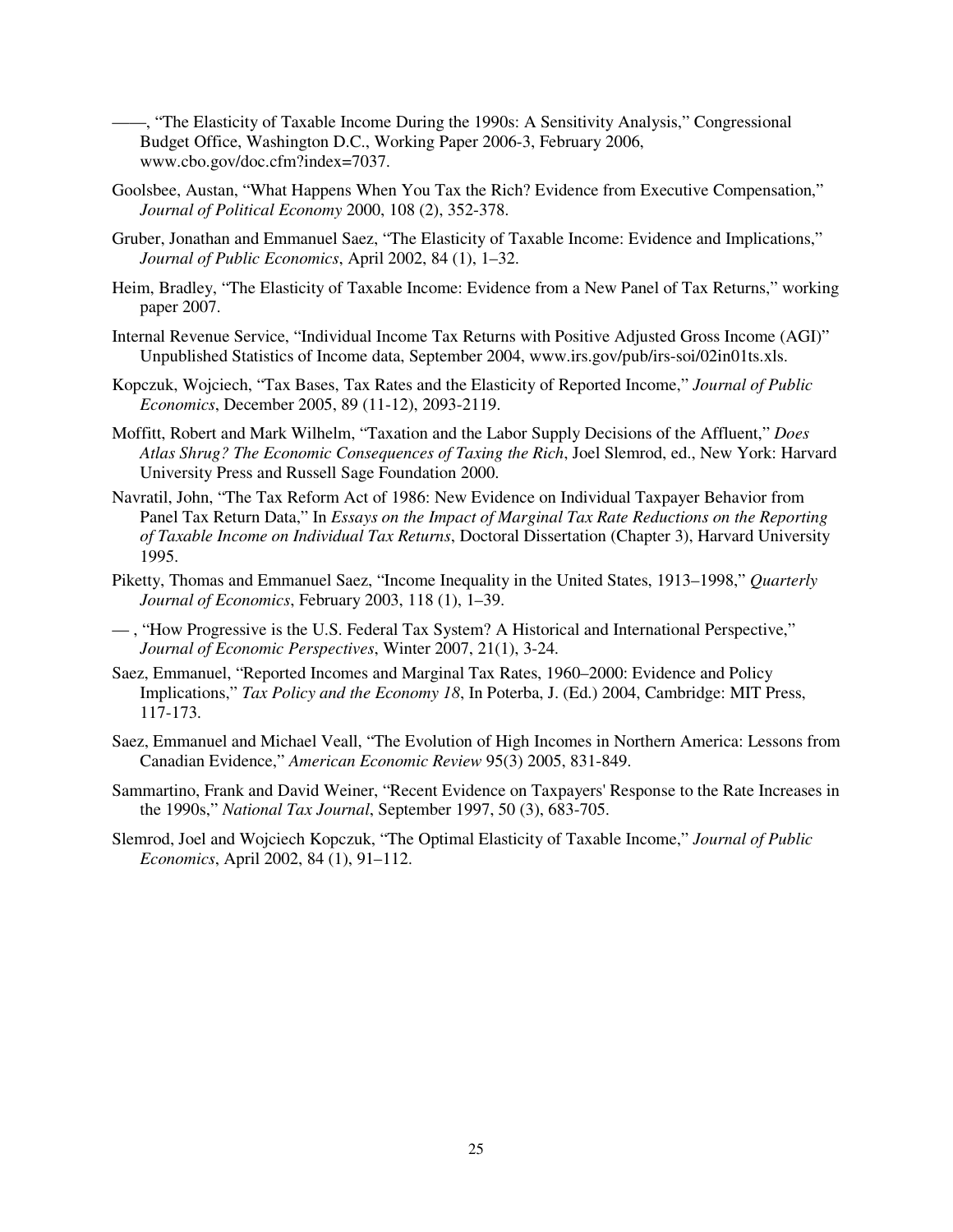#### Table 1. Summary Statistics

|                                                                 | Year-to-<br>Year | 3-year<br>Intervals | End<br>Years |  |  |  |  |  |
|-----------------------------------------------------------------|------------------|---------------------|--------------|--|--|--|--|--|
|                                                                 |                  |                     |              |  |  |  |  |  |
| Paired Observations <sup>a</sup>                                | 99,421           | 157,083             | 31,142       |  |  |  |  |  |
| Differencing: Years between Base<br>and Subsequent Observations |                  | З                   | 6            |  |  |  |  |  |
| Returns with Base Year Taxable Income Greater than:             |                  |                     |              |  |  |  |  |  |
| \$1,000,000                                                     | 7,006            | 26,128              | 6,013        |  |  |  |  |  |
| \$5,000,000                                                     | 1,822            | 5.775               | 1,456        |  |  |  |  |  |
| Mean Taxable Income <sup>b</sup>                                | \$36,566         | \$34,877            | \$41,360     |  |  |  |  |  |
| Mean Gross Income <sup>b</sup>                                  | \$51,827         | \$55,749            | \$60,047     |  |  |  |  |  |
| Mean Federal Tax Rate                                           | 24.1             | 23.6                | 24.6         |  |  |  |  |  |
| Mean State Tax Rate                                             | 4.8              | 4.4                 | 4.5          |  |  |  |  |  |
| Mean Net-of-Tax Rate                                            | 71.1             | 72.0                | 70.9         |  |  |  |  |  |

Source: Calculations based on Statistics of Income data from 1989 to 1995. a. Sample sizes are based on \$30,000 income cutoff, but do not include the full set of restrictions used for the regression analysis. The year-to-year sample excludes filers who are not observed every year.

b. Incomes are expressed in 1992 dollars, adjusted by the growth in gross income.

## Table 2. Alternative Sets of Control Variables

- A The log of base-year income
- $B$  The log of income in the year before the base year and the difference in logs between base-year income and that of the year prior
- C A 10-piece spline of the log of base-year income
- $D$  A 10-piece spline of the log of income in the year before the base year and the difference in logs between base-year income and that of the year prior
- $E$  The log of income in the year before the base year and a 10-piece spline of the difference in logs between base-year income and that of the year prior
- $F$  A 10-piece spline of the log of income in the year before the base year and a 10-piece spline of the difference in logs between base-year income and that of the year prior

*income*

$$
\ln(income_{t-1}) \text{ and } \ln\left(\frac{income_t}{income_{t-1}}\right)
$$

10-piece spline of  $ln(income_t)$ 

10 - piece spline of 
$$
\ln(income_{i-1})
$$
 and  $\ln\left(\frac{income_{i}}{income_{i-1}}\right)$   
10 - piece spline of  $\ln\left(\frac{income_{i}}{income_{i-1}}\right)$  and  $\ln(income_{i-1})$ 

10 - piece splines of both 
$$
\ln(income_{t-1})
$$
 and  $\ln\left(\frac{income_t}{income_{t-1}}\right)$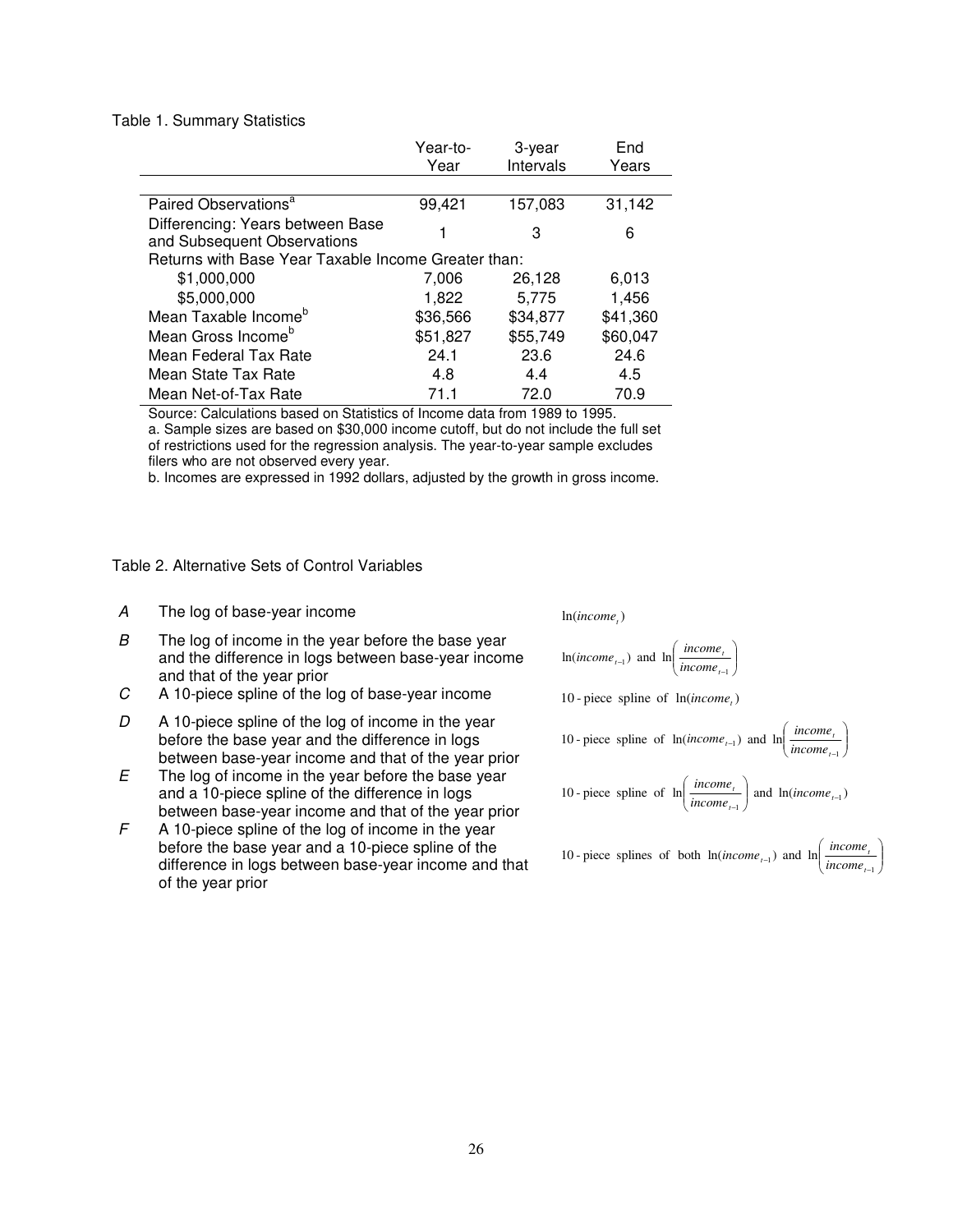|         | Income    |                  |          |          |          |         |          |         |
|---------|-----------|------------------|----------|----------|----------|---------|----------|---------|
|         | Cutoff    | none             | A        | B        | C        | D       | E        | F       |
|         |           | year-to-year     |          |          |          |         |          |         |
| Panel 1 | \$10k     | $-0.014$         | $-0.342$ | $-0.026$ | $-0.141$ | 0.007   | $-0.023$ | 0.000   |
|         |           | (0.079)          | (0.081)  | (0.073)  | (0.076)  | (0.075) | (0.074)  | (0.075) |
|         | \$30k     | 0.114            | $-0.241$ | 0.127    | $-0.106$ | 0.152   | 0.130    | 0.145   |
|         |           | (0.067)          | (0.065)  | (0.073)  | (0.061)  | (0.075) | (0.073)  | (0.075) |
|         | \$50k     | 0.204            | $-0.255$ | 0.186    | $-0.177$ | 0.194   | 0.188    | 0.188   |
|         |           | (0.081)          | (0.076)  | (0.089)  | (0.075)  | (0.091) | (0.089)  | (0.091) |
|         |           | 3-year intervals |          |          |          |         |          |         |
| Panel 2 | \$10k     | 1.409            | $-0.025$ | $-0.015$ | 0.3      | 0.36    | $-0.052$ | 0.314   |
|         |           | (0.130)          | (0.097)  | (0.103)  | (0.131)  | (0.125) | (0.102)  | (0.123) |
|         | \$30k     | 1.506            | 0.136    | 0.13     | 0.415    | 0.377   | 0.079    | 0.319   |
|         |           | (0.138)          | (0.113)  | (0.119)  | (0.153)  | (0.137) | (0.117)  | (0.136) |
|         | \$50k     | 1.574            | 0.206    | 0.22     | 0.543    | 0.344   | 0.196    | 0.328   |
|         |           | (0.144)          | (0.152)  | (0.159)  | (0.182)  | (0.165) | (0.154)  | (0.163) |
|         | end years | 1989 to 1995     |          |          |          |         |          |         |
| Panel 3 | \$10k     | 1.803            | $-0.059$ | $-0.063$ | 0.424    | 0.451   | $-0.037$ | 0.436   |
|         |           | (0.278)          | (0.167)  | (0.177)  | (0.264)  | (0.255) | (0.179)  | (0.253) |
|         | \$30k     | 1.818            | 0.147    | 0.143    | 0.468    | 0.491   | 0.143    | 0.474   |
|         |           | (0.292)          | (0.191)  | (0.202)  | (0.306)  | (0.261) | (0.203)  | (0.258) |
|         | \$50k     | 1.783            | 0.2      | 0.172    | 0.474    | 0.342   | 0.164    | 0.342   |
|         |           | (0.292)          | (0.266)  | (0.261)  | (0.340)  | (0.289) | (0.259)  | (0.288) |
|         | end years | 1985 to 1989     |          |          |          |         |          |         |
| Panel 4 | \$10k     | $-0.166$         | 0.992    | 0.34     | 0.966    | 0.406   | 0.885    | 0.387   |
|         |           | (0.093)          | (0.153)  | (0.180)  | (0.162)  | (0.166) | (0.164)  | (0.165) |
|         | \$30k     | $-0.032$         | 0.775    | 0.35     | 0.777    | 0.422   | 0.763    | 0.431   |
|         |           | (0.100)          | (0.170)  | (0.190)  | (0.177)  | (0.177) | (0.178)  | (0.173) |
|         | \$50k     | $-0.029$         | 0.63     | 0.376    | 0.69     | 0.684   | 0.734    | 0.665   |
|         |           | (0.115)          | (0.223)  | (0.235)  | (0.211)  | (0.231) | (0.210)  | (0.219) |

Table 3. Income-Weighted ETI Estimates without Adjacent-Year MTRs: 1989-95

Source: Estimates are based on Statistics of Income data for years 1989 to 1995.

Estimates are from 2SLS regressions. Regressions are weighted by the inverse of sampling probabilities and by income (see Section III). Robust standard errors, clustered by tax filer, are in parentheses.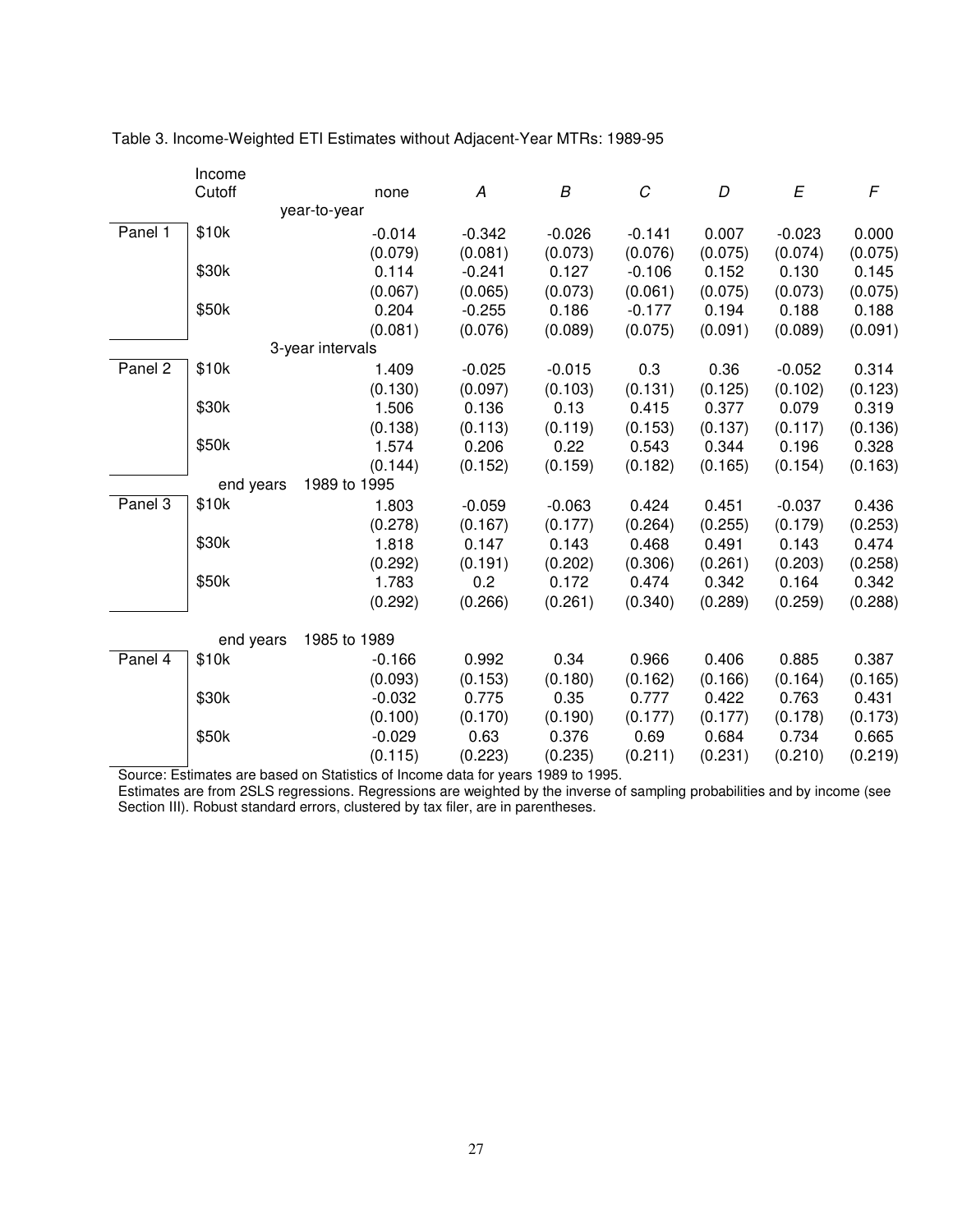|         | Income |                  |         |          |         |          |         |         |         |
|---------|--------|------------------|---------|----------|---------|----------|---------|---------|---------|
|         | Cutoff |                  | none    | A        | В       | C        | D       | E       | F       |
|         |        | year-to-year     |         |          |         |          |         |         |         |
| Panel 1 | \$10k  |                  | 0.367   | $-0.222$ | 0.200   | $-0.109$ | 0.314   | 0.200   | 0.299   |
|         |        |                  | (0.079) | (0.109)  | (0.087) | (0.122)  | (0.095) | (0.087) | (0.094) |
|         | \$30k  |                  | 0.570   | $-0.059$ | 0.342   | 0.030    | 0.433   | 0.342   | 0.418   |
|         |        |                  | (0.077) | (0.094)  | (0.087) | (0.099)  | (0.094) | (0.087) | (0.094) |
|         | \$50k  |                  | 0.668   | $-0.081$ | 0.378   | $-0.036$ | 0.436   | 0.378   | 0.425   |
|         |        |                  | (0.090) | (0.108)  | (0.105) | (0.111)  | (0.112) | (0.105) | (0.112) |
|         |        | 3-year intervals |         |          |         |          |         |         |         |
| Panel 2 | \$10k  |                  | 1.867   | 0.466    | 0.466   | 1.221    | 1.422   | 0.410   | 1.371   |
|         |        |                  | (0.141) | (0.189)  | (0.184) | (0.249)  | (0.255) | (0.188) | (0.249) |
|         | \$30k  |                  | 1.891   | 0.777    | 0.707   | 1.315    | 1.352   | 0.633   | 1.286   |
|         |        |                  | (0.146) | (0.243)  | (0.227) | (0.277)  | (0.278) | (0.226) | (0.270) |
|         | \$50k  |                  | 1.783   | 0.737    | 0.728   | 1.106    | 0.993   | 0.682   | 0.975   |
|         |        |                  | (0.151) | (0.357)  | (0.320) | (0.312)  | (0.317) | (0.313) | (0.304) |

# Table 4. Income-Weighted ETI Estimates with Adjacent-Year MTRs: 1989-95

Source: Estimates are based on Statistics of Income data for years 1989 to 1995.

Estimates are from 2SLS regressions. Regressions are weighted by the inverse of sampling probabilities and by income (see Section III). Robust standard errors, clustered by tax filer, are in parentheses.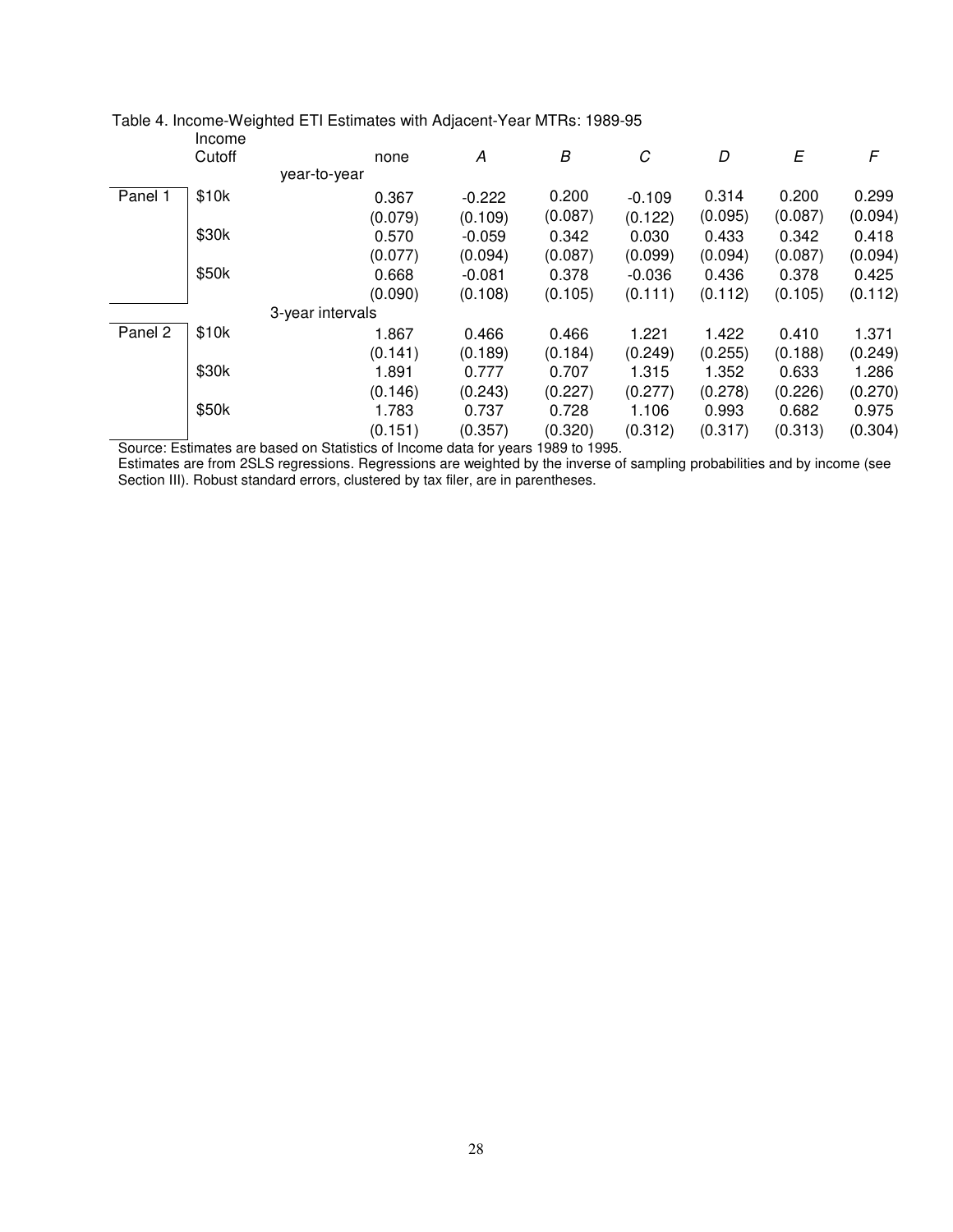| Income                                                                                   |          |
|------------------------------------------------------------------------------------------|----------|
| $\cal C$<br>Cutoff<br>D<br>E<br>A<br>В<br>none                                           | F        |
| year-to-year                                                                             |          |
| Panel 1<br>\$10k<br>$-0.011$<br>$-0.166$<br>$-0.071$<br>$-0.102$<br>$-0.019$<br>$-0.079$ | $-0.022$ |
| (0.058)<br>(0.059)<br>(0.057)<br>(0.060)<br>(0.058)<br>(0.059)                           | (0.060)  |
| \$30k<br>0.013<br>0.034<br>0.062<br>$-0.134$<br>$-0.107$<br>0.026                        | 0.056    |
| (0.044)<br>(0.044)<br>(0.056)<br>(0.043)<br>(0.057)<br>(0.056)                           | (0.057)  |
| \$50k<br>0.067<br>$-0.146$<br>0.055<br>$-0.127$<br>0.073<br>0.044                        | 0.063    |
| (0.053)<br>(0.070)<br>(0.057)<br>(0.070)<br>(0.056)<br>(0.071)                           | (0.071)  |
| 3-year intervals                                                                         |          |
| 1.035<br>Panel 2<br>\$10k<br>0.13<br>0.105<br>0.171<br>0.216<br>0.072                    | 0.189    |
| (0.086)<br>(0.063)<br>(0.066)<br>(0.068)<br>(0.068)<br>(0.065)                           | (0.068)  |
| \$30k<br>1.293<br>0.213<br>0.291<br>0.287<br>0.214<br>0.188                              | 0.256    |
| (0.111)<br>(0.105)<br>(0.101)<br>(0.090)<br>(0.095)<br>(0.093)                           | (0.100)  |
| \$50k<br>0.259<br>0.238<br>0.392<br>0.278<br>0.257<br>1.376                              | 0.295    |
| (0.128)<br>(0.119)<br>(0.121)<br>(0.124)<br>(0.123)<br>(0.122)                           | (0.123)  |
| 1989 to 1995<br>end years                                                                |          |
| \$10k<br>1.254<br>0.285<br>0.171<br>0.142<br>Panel 3<br>$-0.001$<br>$-0.02$              | 0.141    |
| (0.165)<br>(0.115)<br>(0.102)<br>(0.134)<br>(0.125)<br>(0.101)                           | (0.123)  |
| \$30k<br>1.456<br>0.267<br>0.121<br>0.355<br>0.223<br>0.108                              | 0.225    |
| (0.198)<br>(0.130)<br>(0.142)<br>(0.215)<br>(0.177)<br>(0.142)                           | (0.174)  |
| \$50k<br>1.494<br>0.278<br>0.265<br>0.55<br>0.324<br>0.306                               | 0.356    |
| (0.260)<br>(0.202)<br>(0.178)<br>(0.200)<br>(0.218)<br>(0.197)                           | (0.217)  |
| 1985 to 1989<br>end years                                                                |          |
| \$10k<br>$-0.119$<br>0.253<br>0.063<br>0.419<br>0.257<br>Panel 4<br>0.434                | 0.257    |
| (0.069)<br>(0.111)<br>(0.155)<br>(0.155)<br>(0.148)<br>(0.155)                           | (0.147)  |
| \$30k<br>0.01<br>0.179<br>0.382<br>0.288<br>0.39<br>0.082                                | 0.279    |
| (0.082)<br>(0.165)<br>(0.171)<br>(0.175)<br>(0.171)<br>(0.174)                           | (0.167)  |
| \$50k<br>0.045<br>0.086<br>0.13<br>0.443<br>0.398<br>0.437                               | 0.384    |
| (0.104)<br>(0.281)<br>(0.227)<br>(0.227)<br>(0.237)<br>(0.224)                           | (0.229)  |

Table 5. Income-Weighted Gross Income Elasticity Estimates without Adjacent-Year MTRs: 1989-95

Source: Estimates are based on Statistics of Income data for years 1989 to 1995. Estimates are from 2SLS regressions. Regressions are weighted by the inverse of sampling probabilities and by income (see Section III). Robust standard errors, clustered by tax filer, are in parentheses.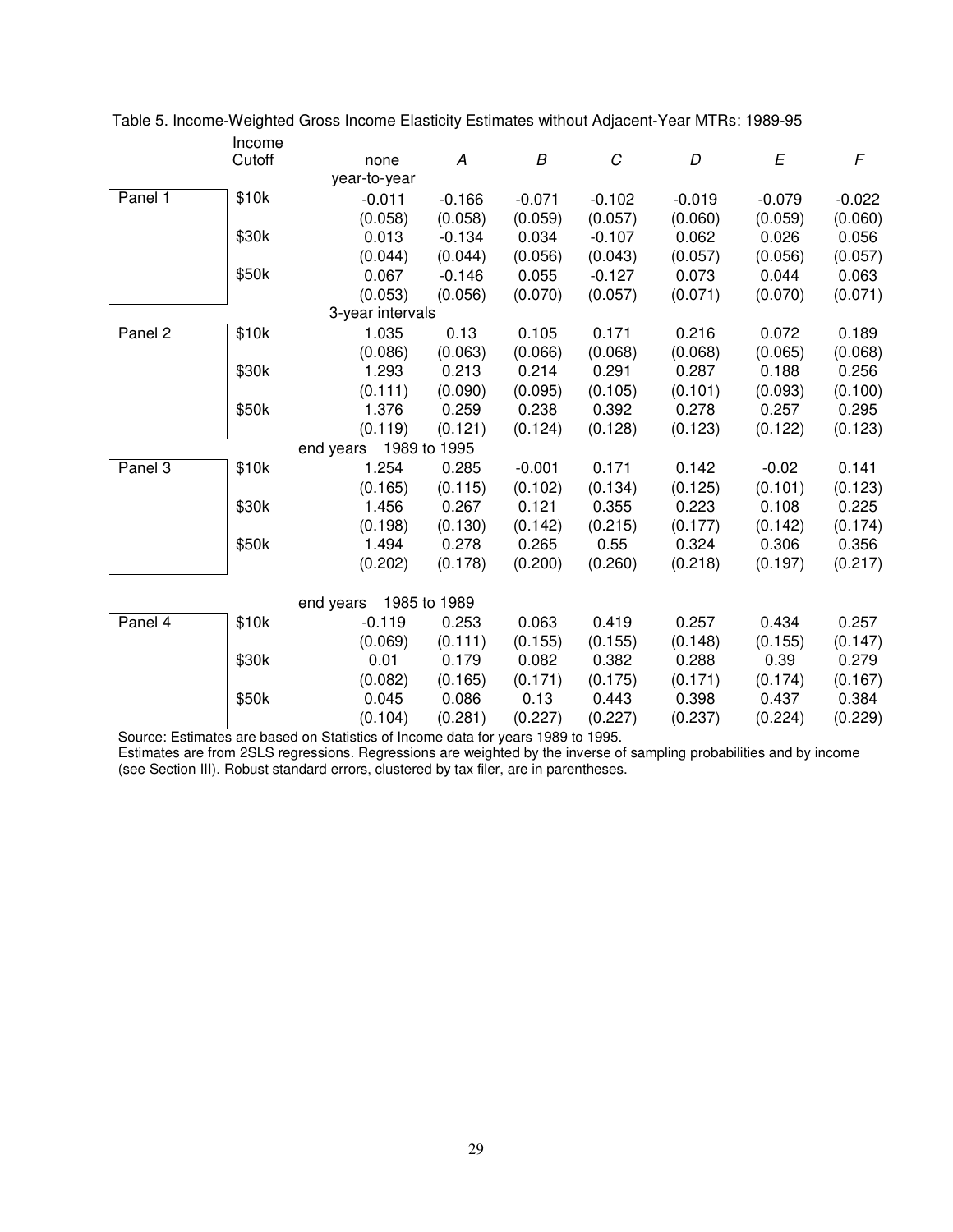|         | Income |                  |          |         |          |         |         |         |
|---------|--------|------------------|----------|---------|----------|---------|---------|---------|
|         | Cutoff | none             | A        | В       | C        | D       | E       | F       |
|         |        | year-to-year     |          |         |          |         |         |         |
| Panel 1 | \$10k  | 0.222            | $-0.204$ | 0.048   | $-0.108$ | 0.144   | 0.040   | 0.141   |
|         |        | (0.058)          | (0.074)  | (0.070) | (0.080)  | (0.075) | (0.070) | (0.074) |
|         | \$30k  | 0.326            | $-0.075$ | 0.146   | $-0.035$ | 0.201   | 0.135   | 0.193   |
|         |        | (0.058)          | (0.071)  | (0.068) | (0.074)  | (0.072) | (0.067) | (0.071) |
|         | \$50k  | 0.387            | $-0.102$ | 0.151   | $-0.079$ | 0.187   | 0.137   | 0.174   |
|         |        | (0.068)          | (0.082)  | (0.083) | (0.086)  | (0.086) | (0.082) | (0.086) |
|         |        | 3-year intervals |          |         |          |         |         |         |
| Panel 2 | \$10k  | 1.741            | 0.453    | 0.869   | 1.765    | 1.478   | 0.822   | 1.433   |
|         |        | (0.138)          | (0.176)  | (0.126) | (0.277)  | (0.162) | (0.126) | (0.157) |
|         | \$30k  | 1.762            | 0.787    | 1.13    | 1.9      | 1.66    | 1.093   | 1.614   |
|         |        | (0.143)          | (0.226)  | (0.188) | (0.318)  | (0.241) | (0.183) | (0.233) |
|         | \$50k  | 1.656            | 0.813    | 1.193   | 1.836    | 1.481   | 1.217   | 1.515   |
|         |        | (0.148)          | (0.334)  | (0.262) | (0.371)  | (0.291) | (0.253) | (0.281) |

Table 6. Income-Weighted Gross Income Elasticity Estimates with Adjacent-Year MTRs: 1989-95

Source: Estimates are based on Statistics of Income data for years 1989 to 1995.

Estimates are from 2SLS regressions. Regressions are weighted by the inverse of sampling probabilities and by income (see Section III). Robust standard errors, clustered by tax filer, are in parentheses.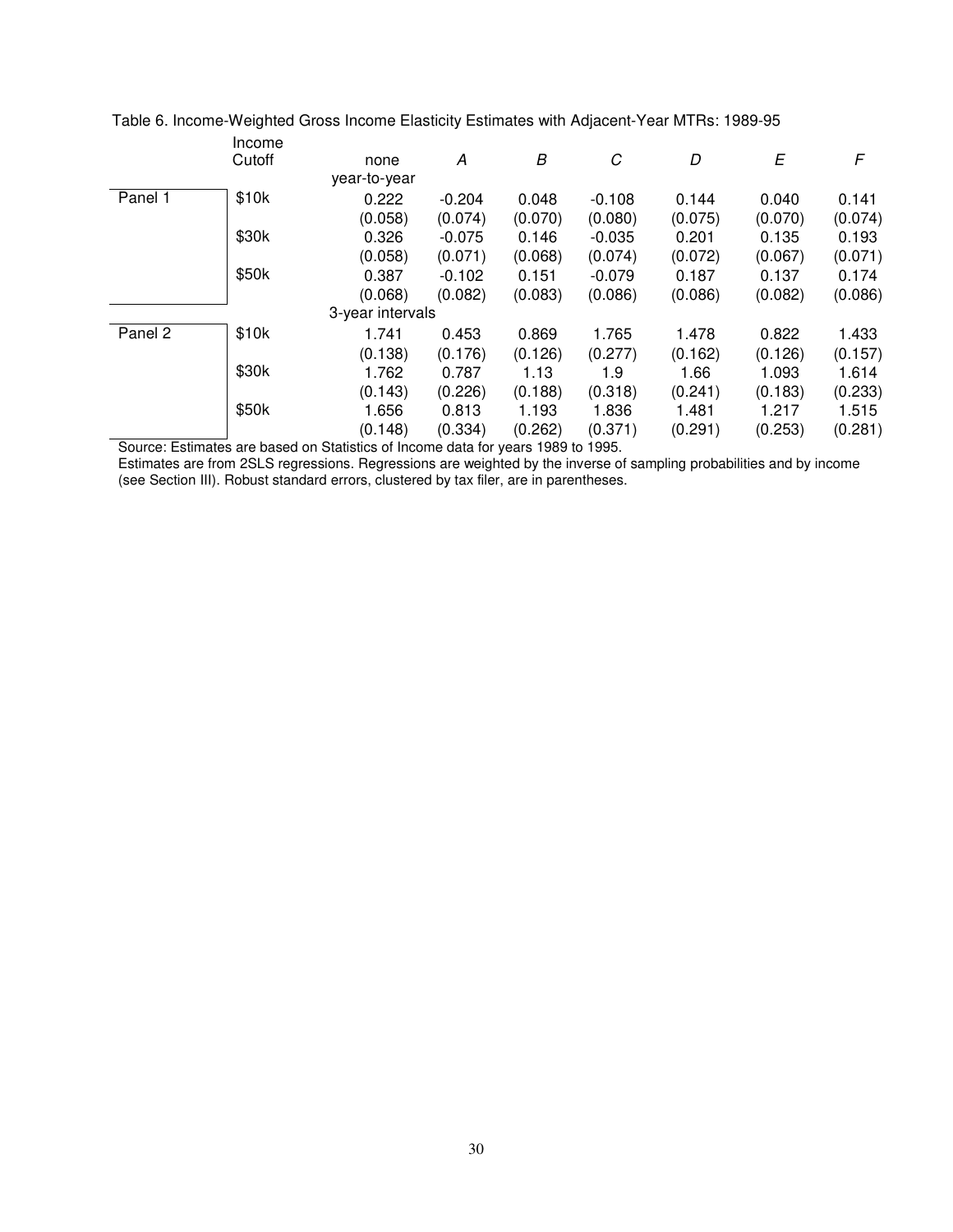Table 7. Income-Weighted ETI Estimates without Adjacent-Year MTRs

| $m$ come-vveigned LTT Lamiates. 1909 to 1999<br>Interval Length | 1-Year                      |                                | 3-Year                      |                             | 6-Year                      |                             |
|-----------------------------------------------------------------|-----------------------------|--------------------------------|-----------------------------|-----------------------------|-----------------------------|-----------------------------|
|                                                                 | E                           | F                              | Е                           | F                           | Е                           | F                           |
| $ln((1 - mtr_{t+s})/(1 - mtr_t))$                               | 0.682<br>(0.313)            | 0.975<br>(0.304)               | 0.196<br>(0.154)            | 0.328<br>(0.163)            | 0.164<br>(0.259)            | 0.342<br>(0.288)            |
| $ln((1 - mtr_t)/(1 - mtr_{t-1}))$                               | $-0.495$<br>(0.125)         | $-0.703$<br>(0.136)            |                             |                             |                             |                             |
| $ln((1 - mtrt+2)/(1 - mtrt+1))$                                 | 0.177<br>(0.107)            | 0.252<br>(0.098)               |                             |                             |                             |                             |
| $In(income_{t-1}))$                                             | $-0.033$<br>(0.019)         |                                | $-0.057$<br>(0.009)         |                             | $-0.146$<br>(0.026)         |                             |
| Single                                                          | $-0.020$<br>(0.045)         | $-0.014$<br>(0.042)            | $-0.035$<br>(0.040)         | $-0.033$<br>(0.038)         | 0.091<br>(0.109)            | 0.103<br>(0.109)            |
| Joint Return                                                    | 0.034<br>(0.043)            | 0.029<br>(0.040)               | 0.03<br>(0.038)             | 0.023<br>(0.035)            | 0.265<br>(0.104)            | 0.261<br>(0.103)            |
| Head of Household                                               |                             |                                |                             |                             |                             |                             |
| Age                                                             | 0.122                       | 0.120                          | 0.093                       | 0.095                       | 0.203                       | 0.195                       |
| Age Squared/10                                                  | (0.012)<br>$-0.026$         | (0.013)<br>$-0.025$            | (0.011)<br>$-0.02$          | (0.011)<br>$-0.02$          | (0.037)<br>$-0.043$         | (0.037)<br>$-0.042$         |
| Age Cubed/100                                                   | (0.002)<br>0.016<br>(0.002) | (0.002)<br>0.016<br>(0.002)    | (0.002)<br>0.012<br>(0.001) | (0.002)<br>0.013<br>(0.001) | (0.008)<br>0.027<br>(0.005) | (0.008)<br>0.026<br>(0.005) |
| Itemizer Dummy                                                  | $-0.125$<br>(0.015)         | $-0.111$<br>(0.015)            | $-0.122$<br>(0.013)         | $-0.116$<br>(0.013)         | $-0.168$<br>(0.028)         | $-0.164$<br>(0.029)         |
| In(income $_{t-1}$ )*decile 1                                   | $-0.386$<br>(0.063)         | $-0.410$<br>(0.068)            |                             | $-0.481$<br>(0.151)         |                             | $-0.53$<br>(0.225)          |
| In(income $_{t-1}$ )*decile 2                                   | $-0.332$<br>(0.111)         | $-0.270$<br>(0.112)            |                             | $-0.731$<br>(0.211)         |                             | $-0.599$<br>(0.244)         |
| In(income $_{t-1}$ )*decile 3                                   | $-0.102$<br>(0.158)         | $-0.018$<br>(0.161)            |                             | $-0.341$<br>(0.192)         |                             | $-0.652$<br>(0.188)         |
| In(income $_{t-1}$ )*decile 4                                   | 0.034<br>(0.250)            | 0.108<br>(0.256)               |                             | $-0.274$<br>(0.095)         |                             | $-0.171$<br>(0.193)         |
| In(income $_{t-1}$ )*decile 5                                   | $-0.415$<br>(0.278)         | $-0.334$<br>(0.284)            |                             | $-0.142$<br>(0.047)         |                             | $-0.271$<br>(0.122)         |
| In(income $_{t-1}$ )*decile 6                                   | 0.277<br>(0.271)            | 0.199<br>(0.277)               |                             | 0.044<br>(0.033)            |                             | $-0.015$<br>(0.092)         |
| In(income $_{t-1}$ )*decile 7                                   | $-0.817$<br>(0.208)         | $-0.894$<br>(0.210)            |                             | 0.024<br>(0.030)            |                             | $-0.087$<br>(0.066)         |
| In(income $_{t-1}$ )*decile 8                                   | $-0.178$<br>(0.159)         | $-0.316$<br>(0.162)            |                             | $-0.1$<br>(0.035)           |                             | $-0.098$<br>(0.077)         |
| In(income $_{t-1}$ )*decile 9                                   | $-0.651$<br>(0.108)         | $-0.604$<br>(0.117)            |                             | $-0.018$<br>(0.047)         |                             | $-0.034$<br>(0.094)         |
| In(income $_{t-1}$ )*decile 10                                  | $-0.432$<br>(0.083)         | $-0.648$<br>(0.109)            |                             | $-0.159$<br>(0.033)         |                             | $-0.245$                    |
| $ln((income_i)/(income_{t-1}))^*$ decile 1                      |                             | $-0.490$                       | $-0.397$                    | $-0.407$                    | $-0.382$                    | (0.072)<br>$-0.356$         |
| $ln((income_t)/(income_{t-1}))^*$ decile 2                      |                             | (0.176)<br>$-0.743$<br>(0.237) | (0.050)<br>$-0.321$         | (0.052)<br>$-0.269$         | (0.148)<br>$-0.427$         | (0.158)<br>$-0.336$         |
| $ln((income_i)/(income_{t-1}))^*$ decile 3                      |                             | $-0.363$<br>(0.217)            | (0.099)<br>$-0.096$         | (0.100)<br>$-0.04$          | (0.201)<br>$-0.323$         | (0.203)<br>$-0.236$         |
| $ln((incomet)/(incomet-1))$ *decile 4                           |                             | $-0.460$                       | (0.150)<br>$-0.049$         | (0.153)<br>0.017            | (0.394)<br>$-0.268$         | (0.403)<br>$-0.033$         |
| $ln((income_i)/(income_{t-1}))^*$ decile 5                      |                             | (0.116)<br>$-0.323$            | (0.219)<br>$-0.345$         | (0.222)<br>$-0.294$         | (0.537)<br>$-0.205$         | (0.544)<br>$-0.196$         |

Income-Weighted ETI Estimates: 1989 to 1995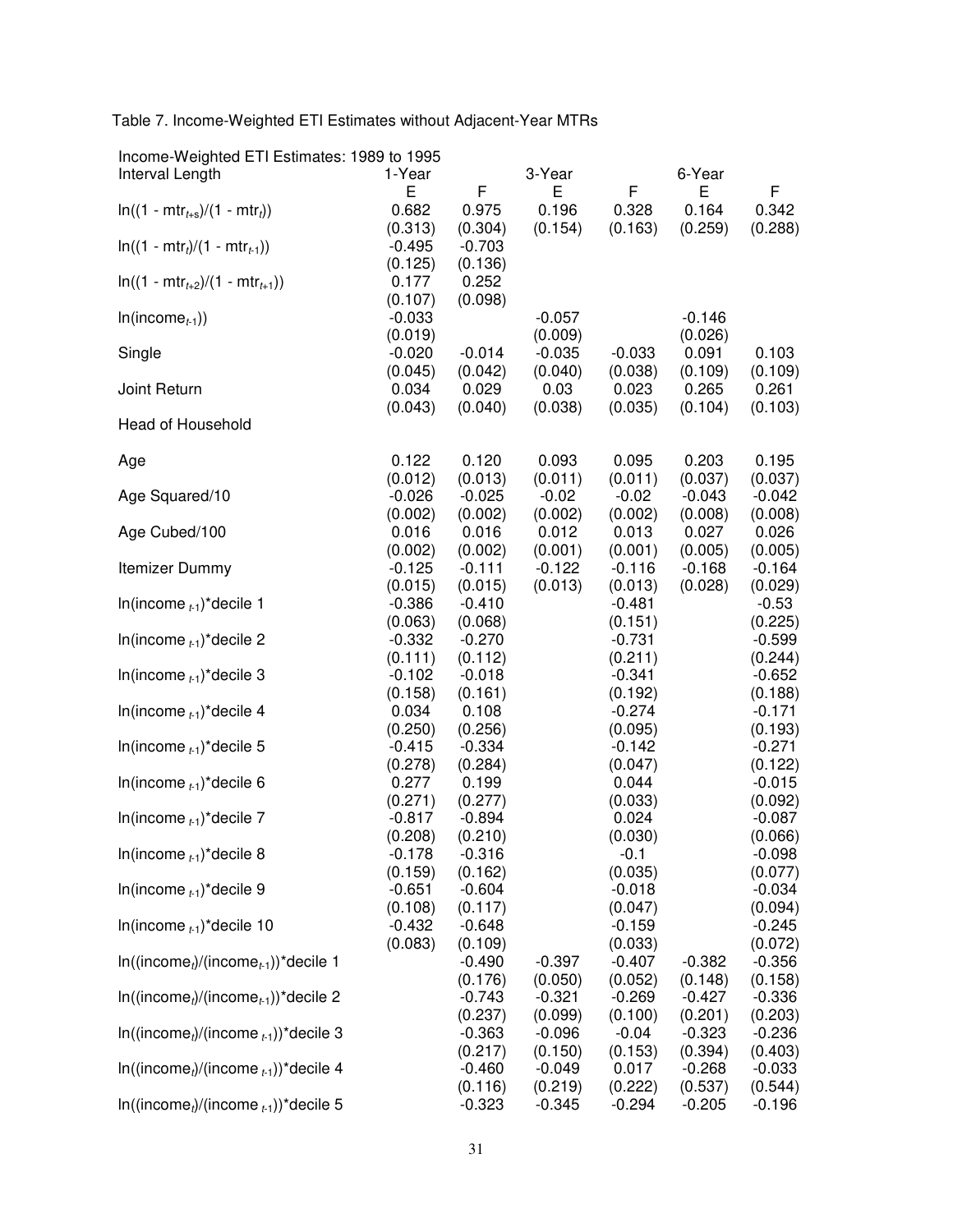|                                             |          | (0.068)  | (0.256)  | (0.260)  | (0.575)  | (0.587)  |
|---------------------------------------------|----------|----------|----------|----------|----------|----------|
| $ln((income_i)/(income_{t-1}))^*$ decile 6  |          | 0.302    | 0.352    | 0.315    | $-0.662$ | $-0.625$ |
|                                             |          | (0.082)  | (0.241)  | (0.245)  | (0.460)  | (0.469)  |
| $ln((income_t)/(income_{t-1}))^*$ decile 7  |          | $-0.010$ | -0.86    | $-0.918$ | 0.305    | 0.345    |
|                                             |          | (0.030)  | (0.182)  | (0.185)  | (0.326)  | (0.330)  |
| $ln((income_i)/(income_{t-1}))^*$ decile 8  |          | $-0.007$ | $-0.207$ | $-0.293$ | $-0.644$ | $-0.609$ |
|                                             |          | (0.042)  | (0.136)  | (0.140)  | (0.242)  | (0.262)  |
| $ln((income_i)/(income_{i-1}))^*$ decile 9  |          | $-0.096$ | $-0.609$ | $-0.584$ | $-0.208$ | $-0.339$ |
|                                             |          | (0.045)  | (0.102)  | (0.117)  | (0.117)  | (0.161)  |
| $ln((income_i)/(income_{t-1}))^*$ decile 10 |          | $-0.135$ | $-0.422$ | $-0.607$ | $-0.260$ | $-0.577$ |
|                                             |          | (0.037)  | (0.064)  | (0.094)  | (0.081)  | (0.232)  |
| Constant                                    | $-1.480$ | 3.385    | $-0.784$ | 3.585    | $-1.568$ | 2.299    |
|                                             | (0.332)  | (1.635)  | (0.241)  | (1.389)  | (0.650)  | (2.122)  |
| Observations                                | 47,096   | 47,096   | 78,778   | 78,778   | 15,594   | 15,594   |
| R-Squared                                   | 0.02     | 0.02     | 0.06     | 0.07     | 0.05     | 0.06     |
|                                             |          |          |          |          |          |          |

Source: Estimates based on Statistics of Income data for years 1988 to 1995.

Estimates are from 2SLS regressions. The income range is \$50,000 and above. Regressions are weighted by the inverse of sampling probabilities and by income (see Section III). Robust standard errors, clustered by tax filer, are in parentheses.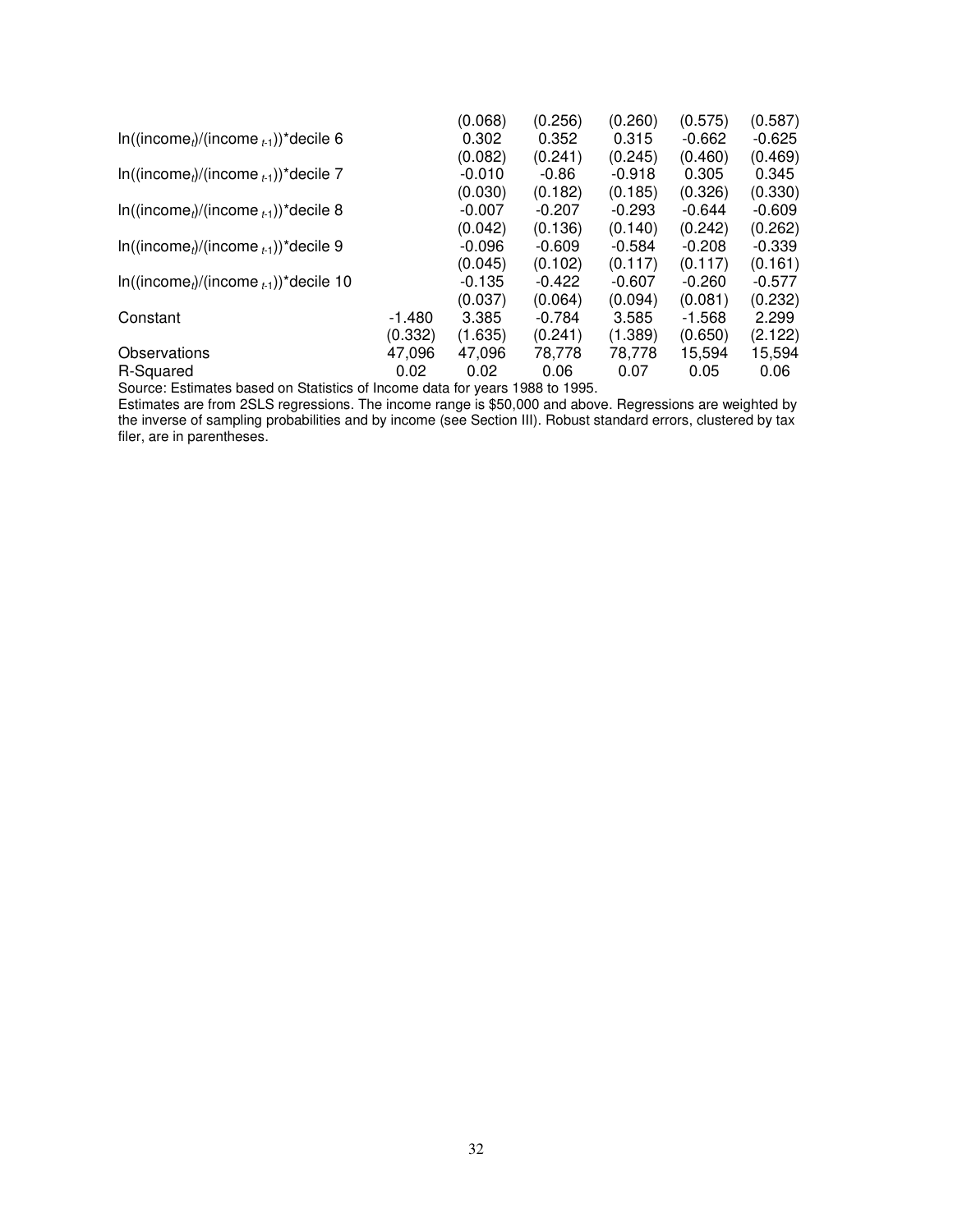Table 8. Income-Weighted ETI Estimates with Adjacent-Year MTRs

|  |   |  | Income-Weighted ETI Estimates: 1989 to 1995 |  |
|--|---|--|---------------------------------------------|--|
|  | . |  |                                             |  |

| Interval Length                            | 1-Year   |          | 3-Year   |          |
|--------------------------------------------|----------|----------|----------|----------|
|                                            | Е        | F        | E        | F        |
| $ln((1 - mtr_{t+s})/(1 - mtr_t))$          | 0.378    | 0.425    | 0.682    | 0.975    |
|                                            | (0.105)  | (0.112)  | (0.313)  | (0.304)  |
| $ln((1 - mtr_t)/(1 - mtr_{t-1}))$          | 0.621    | 0.683    | $-0.495$ | $-0.703$ |
|                                            | (0.086)  | (0.094)  | (0.125)  | (0.136)  |
| $ln((1 - mtr_{t+2})/(1 - mtr_{t+1}))$      | 0.333    | 0.354    | 0.177    | 0.252    |
|                                            | (0.107)  | (0.111)  | (0.107)  | (0.098)  |
| $In(income_{t-1})$                         | $-0.029$ |          | $-0.033$ |          |
|                                            | (0.005)  |          | (0.019)  |          |
| Single                                     |          |          | $-0.020$ | $-0.014$ |
|                                            |          |          | (0.045)  | (0.042)  |
| Joint Return                               | 0.004    | 0.004    | 0.034    | 0.029    |
|                                            |          |          |          |          |
|                                            | (0.009)  | (0.009)  | (0.043)  | (0.040)  |
| Head of Household                          | $-0.010$ | $-0.014$ |          |          |
|                                            | (0.024)  | (0.024)  |          |          |
| Age                                        | 0.016    | 0.018    | 0.122    | 0.120    |
|                                            | (0.009)  | (0.009)  | (0.012)  | (0.013)  |
| Age Squared/10                             | $-0.003$ | $-0.004$ | $-0.026$ | $-0.025$ |
|                                            | (0.002)  | (0.002)  | (0.002)  | (0.002)  |
| Age Cubed/100                              | 0.000    | 0.000    | 0.016    | 0.016    |
|                                            | (0.000)  | (0.000)  | (0.002)  | (0.002)  |
| Itemizer Dummy                             | 0.020    | 0.021    | $-0.125$ | $-0.111$ |
|                                            | (0.009)  | (0.009)  | (0.015)  | (0.015)  |
| In(income $_{t-1}$ )*decile 1              |          | $-0.036$ | $-0.386$ | $-0.410$ |
|                                            |          | (0.050)  | (0.063)  | (0.068)  |
| In(income $_{t-1}$ )*decile 2              |          | $-0.022$ | $-0.332$ | $-0.270$ |
|                                            |          | (0.048)  | (0.111)  | (0.112)  |
| In(income $_{t-1}$ )*decile 3              |          | $-0.066$ | $-0.102$ | $-0.018$ |
|                                            |          | (0.068)  | (0.158)  | (0.161)  |
|                                            |          | $-0.086$ | 0.034    |          |
| In(income $_{t-1}$ )*decile 4              |          |          |          | 0.108    |
|                                            |          | (0.085)  | (0.250)  | (0.256)  |
| In(income $_{t-1}$ )*decile 5              |          | 0.038    | $-0.415$ | $-0.334$ |
|                                            |          | (0.079)  | (0.278)  | (0.284)  |
| In(income $_{t-1}$ )*decile 6              |          | $-0.171$ | 0.277    | 0.199    |
|                                            |          | (0.041)  | (0.271)  | (0.277)  |
| In(income $_{t-1}$ )*decile 7              |          | $-0.042$ | $-0.817$ | $-0.894$ |
|                                            |          | (0.022)  | (0.208)  | (0.210)  |
| In(income $_{t-1}$ )*decile 8              |          | $-0.037$ | $-0.178$ | $-0.316$ |
|                                            |          | (0.012)  | (0.159)  | (0.162)  |
| In(income $_{t-1}$ )*decile 9              |          | 0.002    | $-0.651$ | $-0.604$ |
|                                            |          | (0.014)  | (0.108)  | (0.117)  |
| In(income $_{t-1}$ )*decile 10             |          | $-0.029$ | $-0.432$ | $-0.648$ |
|                                            |          | (0.015)  | (0.083)  | (0.109)  |
| $In((incomet)/(incomet-1))$ *decile 1      | $-0.148$ | $-0.146$ |          | $-0.490$ |
|                                            | (0.043)  | (0.042)  |          | (0.176)  |
|                                            |          |          |          |          |
| $ln((income_t)/(income_{t-1}))^*$ decile 2 | $-0.192$ | $-0.183$ |          | $-0.743$ |
|                                            | (0.068)  | (0.068)  |          | (0.237)  |
| $ln((income_i)/(income_{i-1}))^*$ decile 3 | $-0.123$ | $-0.120$ |          | $-0.363$ |
|                                            | (0.082)  | (0.083)  |          | (0.217)  |
| $ln((income_i)/(income_{t-1}))^*$ decile 4 | $-0.182$ | $-0.165$ |          | $-0.460$ |
|                                            | (0.092)  | (0.093)  |          | (0.116)  |
| $In((income_t)/(income_{t-1}))^*$ decile 5 | 0.060    | 0.057    |          | $-0.323$ |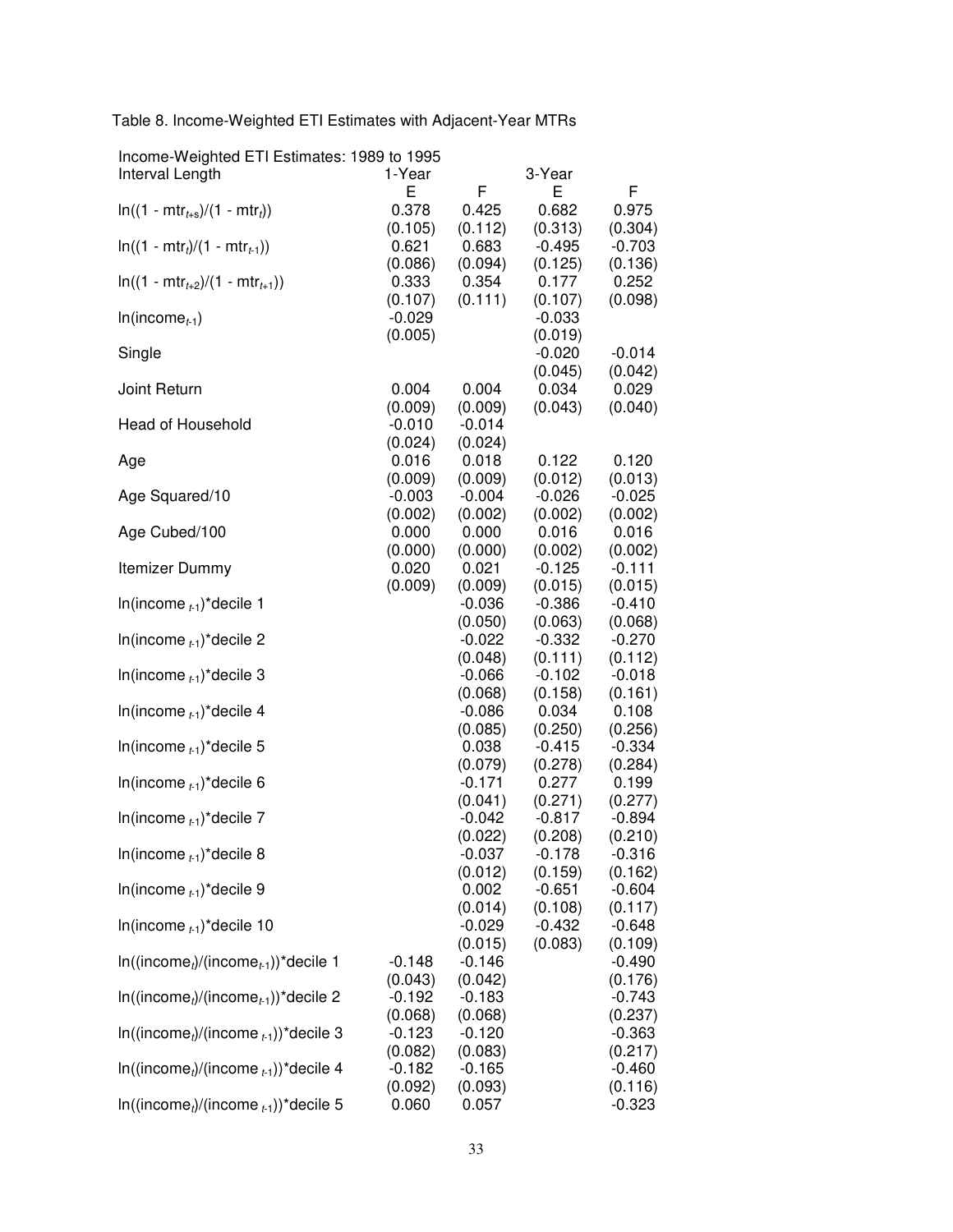| (0.087)  | (0.088)  |          | (0.068)  |
|----------|----------|----------|----------|
| $-0.147$ | $-0.157$ |          | 0.302    |
| (0.065)  | (0.065)  |          | (0.082)  |
| $-0.080$ | $-0.084$ |          | $-0.010$ |
| (0.052)  | (0.053)  |          | (0.030)  |
| $-0.106$ | $-0.110$ |          | $-0.007$ |
| (0.043)  | (0.044)  |          | (0.042)  |
| $-0.096$ | $-0.105$ |          | $-0.096$ |
| (0.032)  | (0.033)  |          | (0.045)  |
| 0.005    | 0.003    |          | $-0.135$ |
| (0.017)  | (0.019)  |          | (0.037)  |
| 0.126    | 0.196    | $-1.480$ | 3.385    |
| (0.163)  | (0.444)  | (0.332)  | (1.635)  |
| 44,438   | 44,438   | 64,554   | 64,554   |
| 0.02     | 0.02     | 0.06     | 0.07     |
|          |          |          |          |

Source: Estimates based on Statistics of Income data for years 1988 to 1995.

Estimates are from 2SLS regressions. The income range is \$50,000 and above. Regressions are weighted by the inverse of sampling probabilities and by income (see Section III). Robust standard errors, clustered by tax filer, are in parentheses.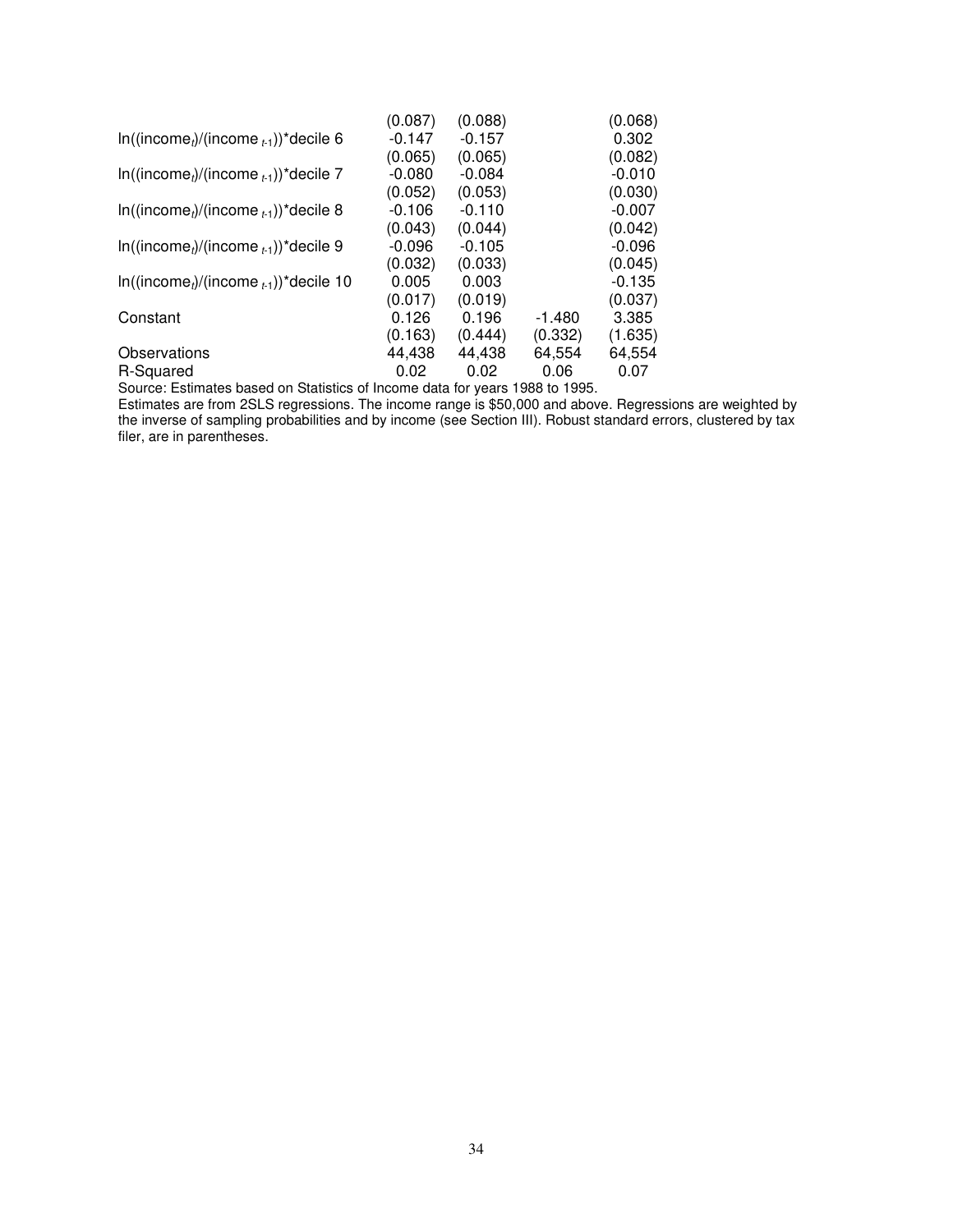|                      | Income    |                  |          |          |          |          |          |          |
|----------------------|-----------|------------------|----------|----------|----------|----------|----------|----------|
|                      | Cutoff    | none             | A        | B        | C        | D        | E        | F        |
|                      |           | year-to-year     |          |          |          |          |          |          |
| Panel 1              | \$10k     | 0.069            | $-2.904$ | $-0.982$ | $-0.696$ | 0.113    | $-0.602$ | 0.065    |
|                      |           | (0.380)          | (0.320)  | (0.314)  | (0.433)  | (0.516)  | (0.319)  | (0.497)  |
|                      | \$30k     | 0.034            | $-2.751$ | $-0.843$ | $-1.148$ | $-0.223$ | $-0.543$ | $-0.217$ |
|                      |           | (0.331)          | (0.277)  | (0.271)  | (0.349)  | (0.410)  | (0.282)  | (0.407)  |
|                      | \$50k     | 0.403            | $-2.085$ | $-0.285$ | $-1.02$  | 0.234    | $-0.141$ | 0.162    |
|                      |           | (0.223)          | (0.264)  | (0.206)  | (0.231)  | (0.279)  | (0.210)  | (0.273)  |
|                      |           | 3-year intervals |          |          |          |          |          |          |
| Panel 2              | \$10k     | 0.251            | $-0.555$ | $-0.46$  | $-0.292$ | $-0.247$ | $-0.309$ | $-0.198$ |
|                      |           | (0.109)          | (0.098)  | (0.100)  | (0.102)  | (0.105)  | (0.098)  | (0.104)  |
|                      | \$30k     | 0.377            | $-0.262$ | $-0.229$ | 0.012    | 0.031    | $-0.172$ | $-0.01$  |
|                      |           | (0.120)          | (0.106)  | (0.110)  | (0.135)  | (0.129)  | (0.111)  | (0.128)  |
|                      | \$50k     | 0.756            | $-0.15$  | $-0.045$ | 0.181    | 0.092    | $-0.003$ | 0.067    |
|                      |           | (0.127)          | (0.116)  | (0.124)  | (0.143)  | (0.135)  | (0.125)  | (0.134)  |
|                      | end years | 1989 to 1995     |          |          |          |          |          |          |
| Panel $\overline{3}$ | \$10k     | 1.408            | $-0.565$ | $-0.857$ | $-0.084$ | $-0.488$ | $-0.634$ | $-0.408$ |
|                      |           | (0.390)          | (0.154)  | (0.171)  | (0.178)  | (0.197)  | (0.185)  | (0.213)  |
|                      | \$30k     | 0.889            | $-0.241$ | $-0.291$ | 0.084    | 0.062    | $-0.146$ | 0.029    |
|                      |           | (0.260)          | (0.212)  | (0.245)  | (0.293)  | (0.302)  | (0.248)  | (0.301)  |
|                      | \$50k     | 0.953            | $-0.382$ | $-0.344$ | $-0.024$ | $-0.154$ | $-0.138$ | $-0.112$ |
|                      |           | (0.245)          | (0.240)  | (0.284)  | (0.275)  | (0.306)  | (0.282)  | (0.300)  |
|                      | end years | 1985 to 1989     |          |          |          |          |          |          |
| Panel 4              | \$10k     | $-2.099$         | 1.328    | 0.318    | 1.131    | 0.572    | 0.753    | 0.297    |
|                      |           | (0.109)          | (0.155)  | (0.165)  | (0.180)  | (0.189)  | (0.166)  | (0.175)  |
|                      | \$30k     | $-0.34$          | 0.747    | 0.178    | 0.728    | 0.262    | 0.667    | 0.314    |
|                      |           | (0.086)          | (0.141)  | (0.148)  | (0.164)  | (0.164)  | (0.160)  | (0.165)  |
|                      | \$50k     | $-0.156$         | 0.822    | 0.169    | 0.879    | 0.717    | 0.792    | 0.633    |
|                      |           | (0.091)          | (0.181)  | (0.162)  | (0.211)  | (0.204)  | (0.198)  | (0.194)  |

Appendix Table A1. Person-Weighted ETI Estimates without Adjacent-Year MTRs: 1989-95

Source: Estimates based on Statistics of Income data for years 1989 to 1995.

Estimates are from 2SLS regressions. Regressions are weighted by the inverse of sampling probabilities and by income (see Section III). Robust standard errors, clustered by tax filer, are in parentheses.